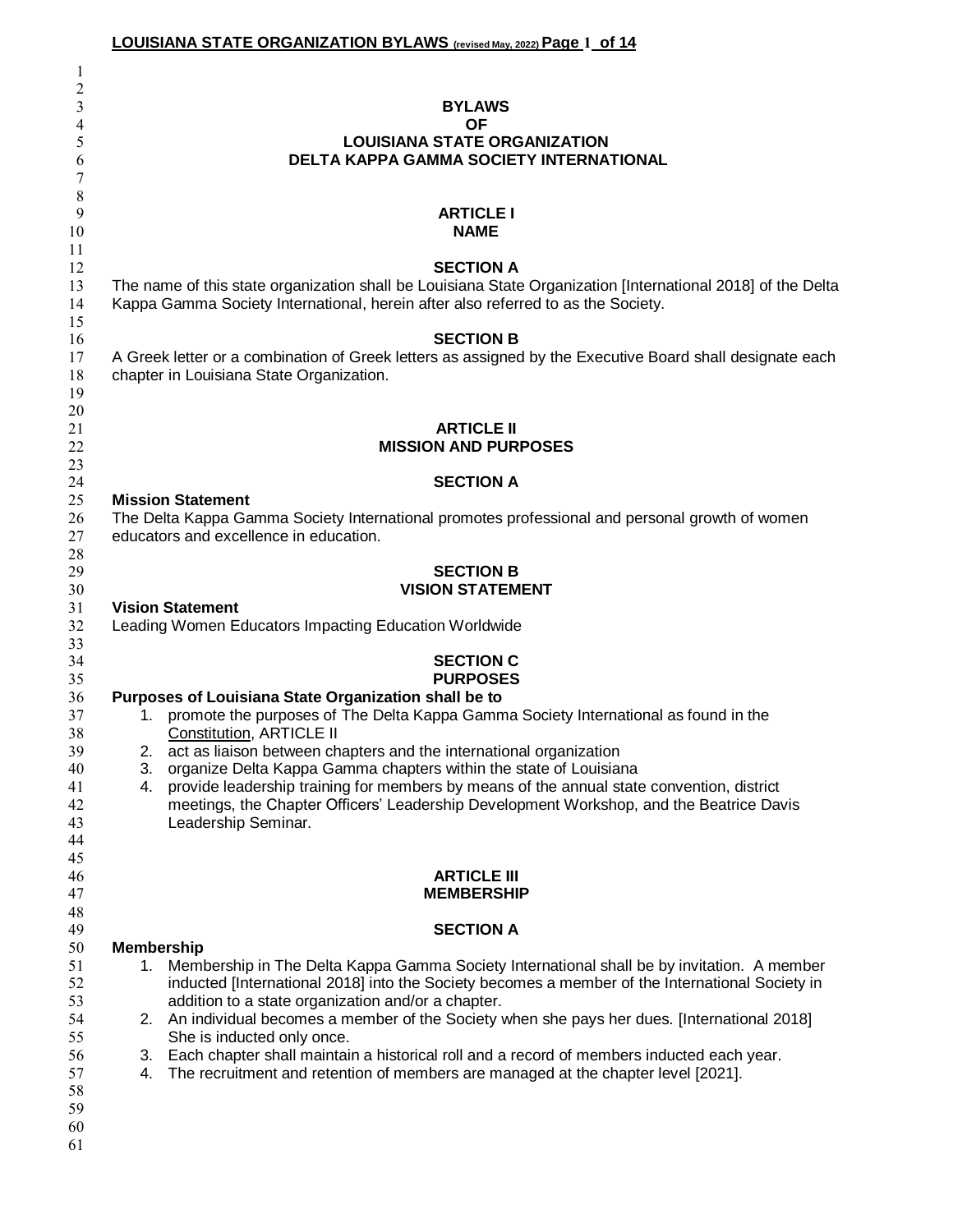# **LOUISIANA STATE ORGANIZATION BYLAWS (revised May, 2022)Page 2 of 14**

| 62                |                                                                                                                                                                                                     |
|-------------------|-----------------------------------------------------------------------------------------------------------------------------------------------------------------------------------------------------|
| 63                |                                                                                                                                                                                                     |
| 64                |                                                                                                                                                                                                     |
| 65                | <b>SECTION B</b>                                                                                                                                                                                    |
| 66                | <b>Classification</b>                                                                                                                                                                               |
| 67<br>68          | 1. An active member shall be a woman who is employed or has been [International 2018] employed<br>as a professional educator at the time of her election. An active member shall participate in the |
| 69                | activities of the Society.                                                                                                                                                                          |
| 70<br>71          | 2. Reserve membership shall be granted only to a member who is unable to participate fully in the                                                                                                   |
| 72                | activities of the chapter because of physical disability and/or geographic location.<br>a) Reserve status shall be granted by a majority vote of the chapter.                                       |
| 73                | b) A reserve member, so requesting, shall be restored to active membership.                                                                                                                         |
| 74                | 3. An honorary member shall be a woman not eligible for active membership who has rendered                                                                                                          |
| 75                | notable service to education or to women, and is elected to honorary membership in recognition                                                                                                      |
| 76                | of such service.                                                                                                                                                                                    |
| 77                | a) State honorary members shall be recommended by the State Membership Committee and                                                                                                                |
| 78                | elected by the Executive Board. A four-fifths vote of approval is required.                                                                                                                         |
| 79                | Induction of Louisiana State Organization honorary members shall be conducted at a state<br>b)                                                                                                      |
| 80                | convention. The state president and the chairman of the state membership committee shall                                                                                                            |
| 81                | organize the orientation session and induction.                                                                                                                                                     |
| 82                | 5. Collegiate members [International 2018] shall be undergraduate or graduate students who meet                                                                                                     |
| 83                | the following criteria:                                                                                                                                                                             |
| 84                | a) Undergraduate student collegiate members shall                                                                                                                                                   |
| 85                | 1) be enrolled in an institution offering an education degree and have the intent to continue                                                                                                       |
| 86                | academically and professionally in the field of education, and                                                                                                                                      |
| 87                | 2) be enrolled within the last two years of their undergraduate degree.                                                                                                                             |
| 88<br>89          | b) Graduate student collegiate members shall have graduate standing in an institution offering an<br>education degree and have intent to continue academically and professionally in the field of   |
| 90                | education. When a collegiate member starts her career as a paid educator, she will pay active                                                                                                       |
| 91                | member dues and become an active member. If a collegiate member does not pursue a                                                                                                                   |
| 92                | career as an educator, her membership will expire upon graduation or withdrawal from the                                                                                                            |
| 93                | education degree program.                                                                                                                                                                           |
| 94                |                                                                                                                                                                                                     |
| 95                |                                                                                                                                                                                                     |
| 96                | <b>SECTION C</b>                                                                                                                                                                                    |
| 97                | <b>Election</b>                                                                                                                                                                                     |
| 98<br>99          | A candidate for active membership shall be selected by the method established by the chapter rules.<br>[International 2018]                                                                         |
| 100<br>101<br>102 | <b>SECTION D</b><br><b>Transfer</b>                                                                                                                                                                 |
| 103<br>104        | A member in good standing may transfer from one chapter to another upon notification to Society<br>Headquarters.                                                                                    |
| 105<br>106        | <b>SECTION E</b>                                                                                                                                                                                    |
| 107               | <b>Termination of Membership</b>                                                                                                                                                                    |
| 108               | Membership in the Society is terminated for non-payment of dues and fees, resignation, or death.<br>1.                                                                                              |
| 109<br>110        | The chapter shall retain letters of resignation in its permanent file.<br>2.                                                                                                                        |
| 111               | <b>SECTION F</b>                                                                                                                                                                                    |
| 112               | Reinstatement                                                                                                                                                                                       |
| 113               | 1. A former member of any DKG chapter, or a transfer, may restore her membership to any DKG                                                                                                         |
| 114               | chapter without a vote of the chapter.                                                                                                                                                              |
| 115               | The chapter chairman of the Membership Committee shall notify the executive secretary when a<br>2.                                                                                                  |
| 116               | former member has been reinstated.                                                                                                                                                                  |
| 117               |                                                                                                                                                                                                     |
| 118               |                                                                                                                                                                                                     |
| 119               |                                                                                                                                                                                                     |
| 120               |                                                                                                                                                                                                     |
| 121<br>122        |                                                                                                                                                                                                     |
|                   |                                                                                                                                                                                                     |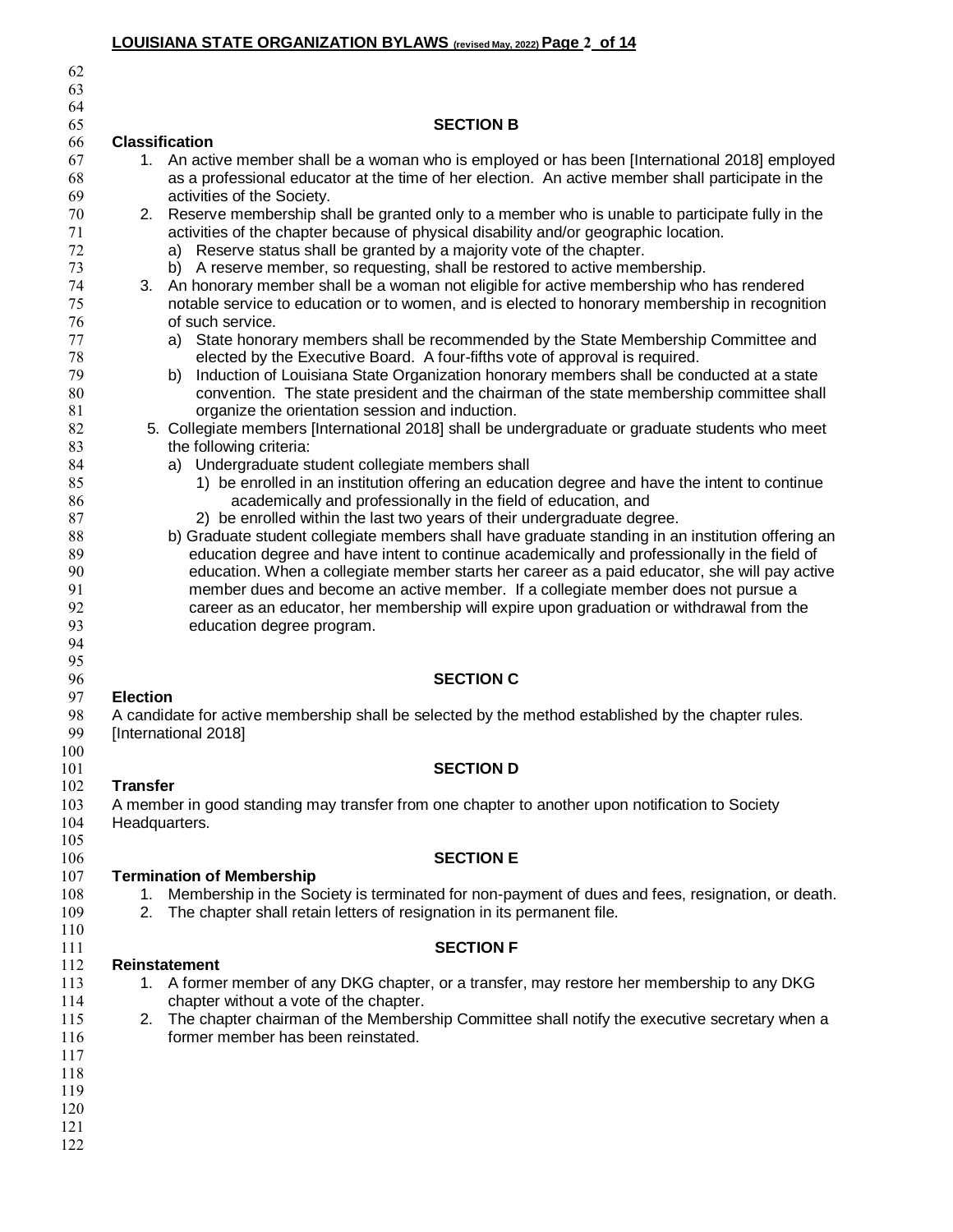|            |                 | LOUISIANA STATE ORGANIZATION BYLAWS (revised May, 2022) Page 3_of 14                                                                                                                              |
|------------|-----------------|---------------------------------------------------------------------------------------------------------------------------------------------------------------------------------------------------|
| 123        |                 |                                                                                                                                                                                                   |
| 124        |                 |                                                                                                                                                                                                   |
| 125        |                 |                                                                                                                                                                                                   |
| 126        |                 | <b>ARTICLE IV</b>                                                                                                                                                                                 |
| 127        |                 | <b>FINANCES</b>                                                                                                                                                                                   |
| 128        |                 |                                                                                                                                                                                                   |
| 129        |                 | <b>SECTION A</b>                                                                                                                                                                                  |
| 130        |                 | 1. The state annual dues shall be \$15.00 for an active member, \$5.00 for a reserve member [2006],                                                                                               |
| 131        |                 | and \$5.00 for a collegiate member (beginning with 2020-2021 membership year) [2021].                                                                                                             |
| 132        |                 | Honorary members pay a one-time membership fee of \$49.50 [2016]. Any member that joins after                                                                                                     |
| 133<br>134 |                 | January will pay half the state dues [2021].<br>2. The state annual dues shall be determined by a two-thirds vote of the members at the annual                                                    |
| 135        |                 | convention in the even-numbered years. [2014]                                                                                                                                                     |
| 136        |                 | 3. The induction fee shall be allocated: [International 2018]                                                                                                                                     |
| 137        |                 | Chapter  U.S. \$7.50                                                                                                                                                                              |
| 138        |                 | State Organization  U.S. \$2.50                                                                                                                                                                   |
| 139        |                 | 4. The chapter treasurer shall collect and appropriately forward all dues and fees.                                                                                                               |
| 140        |                 |                                                                                                                                                                                                   |
| 141        |                 | <b>SECTION B</b>                                                                                                                                                                                  |
| 142        |                 | <b>Financial Controls</b>                                                                                                                                                                         |
| 143        |                 | 1. The Finance Committee shall prepare and submit a proposed budget annually for adoption by the                                                                                                  |
| 144        |                 | Executive Board. All non-budgeted items from the Available Fund must be submitted to and                                                                                                          |
| 145        |                 | approved by the Finance committee and then submitted to the Executive Board for approval.                                                                                                         |
| 146        |                 | [2008]                                                                                                                                                                                            |
| 147        |                 | 2. The president shall sign all expense vouchers that have to be paid by the treasurer. This can be                                                                                               |
| 148        |                 | done on a quarterly basis. Approval of payment of established, recurring, and previously                                                                                                          |
| 149<br>150 |                 | approved expenses (including reimbursement to members) shall be allowed via email. [2012]<br>3. The financial records of Louisiana State Organization shall be audited or reviewed annually by an |
| 151        |                 | external auditor, not necessarily a Certified Public Accountant. The report of the annual audit                                                                                                   |
| 152        |                 | shall be submitted to the state executive secretary, state treasurer, and the state finance                                                                                                       |
| 153        |                 | committee chairman. [2008]                                                                                                                                                                        |
| 154        |                 | 4. Only the Louisiana State Organization treasurer may move state funds without the approval of the                                                                                               |
| 155        |                 | Executive Board. [2008]                                                                                                                                                                           |
| 156        |                 | 5. The Louisiana State Organization's President, Executive Secretary, and Treasurer may use bank                                                                                                  |
| 157        |                 | debit cards for Louisiana State Organization of DKG expenses approved by the executive                                                                                                            |
| 158        |                 | committee. [2022]                                                                                                                                                                                 |
| 159        |                 |                                                                                                                                                                                                   |
| 160        |                 | <b>SECTION C</b>                                                                                                                                                                                  |
| 161        |                 | 1. The membership year is July 1 – June 30. A member shall pay annual dues and fees no later                                                                                                      |
| 162        |                 | than June 30 for the following fiscal year.                                                                                                                                                       |
| 163        |                 | 2. For membership or reinstatement commencing between July 1 and December 31, the member                                                                                                          |
| 164<br>165 |                 | shall pay induction fee (new member only), dues, and scholarship fee for the current year. For<br>membership commencing on or after January 1, the member shall pay one-half the international    |
| 166        |                 | membership dues. Chapter and state organization dues may be pro-rated as the chapter/state                                                                                                        |
| 167        |                 | organization determines.                                                                                                                                                                          |
| 168        | 3.              | Immediately thereafter, the state organization and international portions of the dues and fees                                                                                                    |
| 169        |                 | shall be sent to the state organization treasurer.                                                                                                                                                |
| 170        | 4.              | The international portion of the dues and fees shall be sent between July 1 and September 30.                                                                                                     |
| 171        | 5.              | A member who fails to complete payment of international dues shall be dropped as of October 1.                                                                                                    |
| 172        |                 | Proviso: This bylaw will take effect in 2019. [International 2018]                                                                                                                                |
| 173        |                 |                                                                                                                                                                                                   |
| 174        |                 |                                                                                                                                                                                                   |
| 175        |                 | <b>ARTICLE V</b>                                                                                                                                                                                  |
| 176        |                 | <b>ORGANIZATION</b>                                                                                                                                                                               |
| 177<br>178 |                 | <b>SECTION A</b>                                                                                                                                                                                  |
| 179        | <b>Chapters</b> |                                                                                                                                                                                                   |
| 180        |                 | 1. Each chapter shall have chapter rules, which are consistent with the Constitution, International                                                                                               |
| 181        |                 | Standing Rules, Louisiana State Organization Bylaws, and Louisiana State Organization Standing                                                                                                    |
| 182        |                 | Rules.                                                                                                                                                                                            |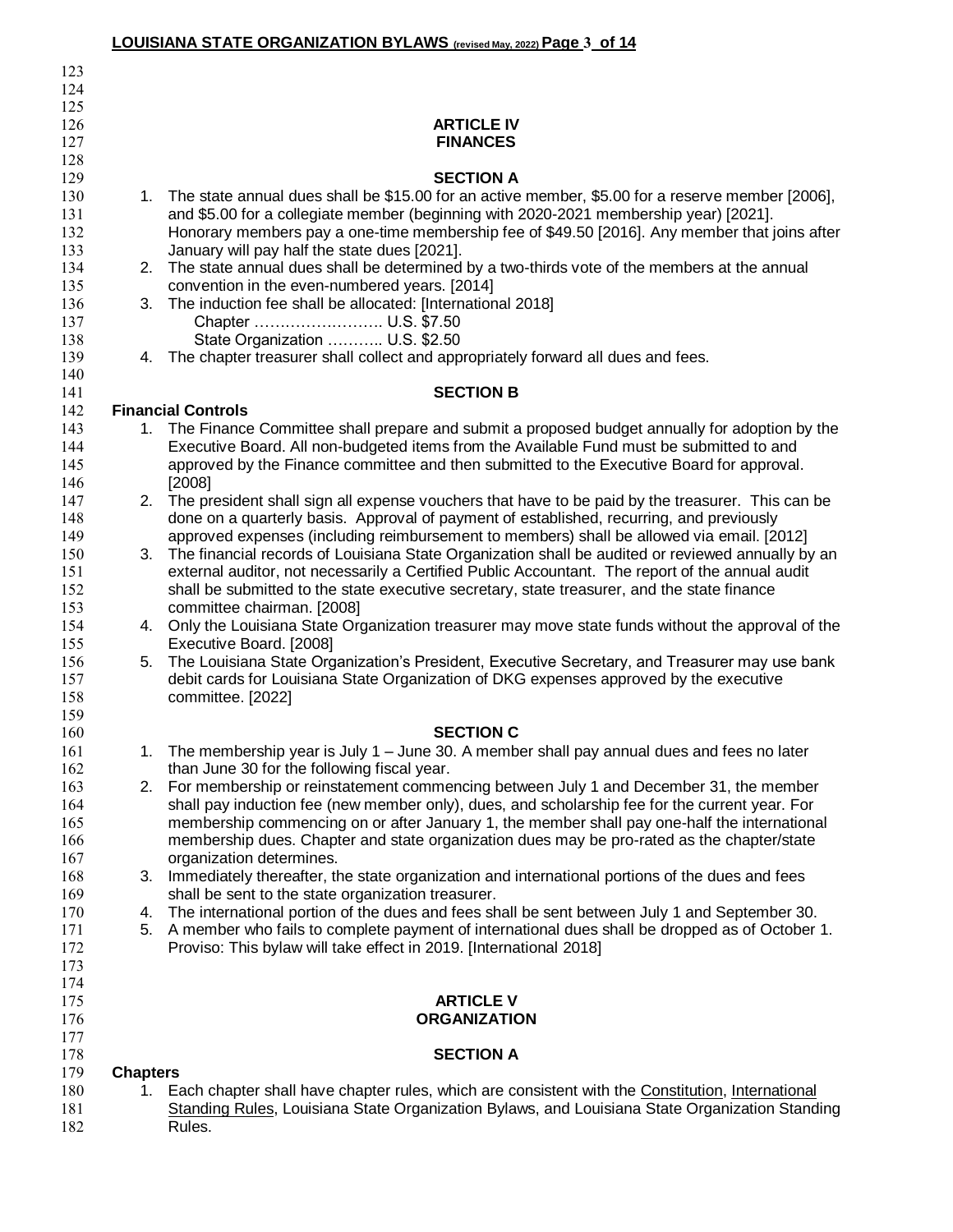| 183        |                  | 2. The elected chapter officers and the Nominations Committee shall be elected in even numbered                                                                                                       |
|------------|------------------|-------------------------------------------------------------------------------------------------------------------------------------------------------------------------------------------------------|
| 184        |                  | years by a majority vote. [2008]                                                                                                                                                                      |
| 185        |                  | a) The term of each elected officer and members of the Nominations Committee shall be two                                                                                                             |
| 186        |                  | years. No elected officer may serve in the same office longer than two terms in succession.                                                                                                           |
| 187        |                  | [2008] All officers shall take office on July 1 following their election.                                                                                                                             |
| 188        |                  | b) The treasurer shall be selected by the Executive Board each biennium                                                                                                                               |
| 189        |                  | 3. The chapter president shall represent the chapter as a voting member of the State Executive                                                                                                        |
| 190        |                  | Board.                                                                                                                                                                                                |
| 191        |                  | 4. Co-president is neither a recognized office in the Society nor an accepted practice for covering                                                                                                   |
| 192        |                  | the office of president at the chapter level.                                                                                                                                                         |
| 193        |                  |                                                                                                                                                                                                       |
| 194        |                  | <b>SECTION B</b>                                                                                                                                                                                      |
| 195        |                  | <b>New Chapters</b>                                                                                                                                                                                   |
| 196        |                  | 1. The Membership Committee of the sponsoring group (state, council or chapter) shall screen                                                                                                          |
| 197        |                  | applications of candidates for membership in a new chapter.                                                                                                                                           |
| 198        |                  | 2. The sponsoring group (state, council or chapter) will give financial assistance toward purchasing                                                                                                  |
| 199        |                  | paraphernalia for the newly formed chapter.                                                                                                                                                           |
| 200        |                  | 3. Louisiana State Organization will present a Bible to each newly formed chapter.                                                                                                                    |
| 201        | 4.               | Rules governing the induction of new members and the installation of a new chapter shall be                                                                                                           |
| 202        |                  | recommended by the Expansion Committee and approved by the Executive Board.                                                                                                                           |
| 203        |                  |                                                                                                                                                                                                       |
| 204        |                  | <b>SECTION C</b>                                                                                                                                                                                      |
| 205        | <b>Districts</b> |                                                                                                                                                                                                       |
| 206        | 1.               | The Executive Board shall define boundaries of districts and the chapters in each district.                                                                                                           |
| 207        |                  | 2. District meetings, planned and coordinated by district directors, shall be held between the first                                                                                                  |
| 208        |                  | Saturday in September and the first Saturday in November.                                                                                                                                             |
| 209        |                  | District directors are appointed by the state president and are not considered state officers or                                                                                                      |
| 210        | 3.               | members of the Executive Board.                                                                                                                                                                       |
| 211        |                  |                                                                                                                                                                                                       |
| 212        |                  | <b>SECTION D</b>                                                                                                                                                                                      |
| 213        |                  |                                                                                                                                                                                                       |
| 214        |                  | <b>Coordinating Councils</b>                                                                                                                                                                          |
| 215        |                  | 1. Coordinating councils may be organized in parishes and/or cities where several chapters exist.<br>The Coordinating Council shall meet at least once a year for the purpose of clearing prospective |
| 216        | 2.               |                                                                                                                                                                                                       |
|            |                  | new members, acting on transfers, and planning activities of benefit to all members.                                                                                                                  |
| 217        |                  |                                                                                                                                                                                                       |
| 218<br>219 |                  | <b>ARTICLE VI</b>                                                                                                                                                                                     |
|            |                  | OFFICERS AND RELATED PERSONNEL                                                                                                                                                                        |
| 220        |                  |                                                                                                                                                                                                       |
| 221        |                  |                                                                                                                                                                                                       |
| 222        |                  | <b>SECTION A</b>                                                                                                                                                                                      |
| 223        |                  | 1. The state officers shall be a president, a first vice-president, a second vice-president, and a                                                                                                    |
| 224        |                  | secretary, all elected; a treasurer and an executive secretary selected by the Executive Board.                                                                                                       |
| 225        |                  | Related personnel shall be the editor of The Louisiana Deltion (selected by the Executive Board)                                                                                                      |
| 226        |                  | and a parliamentarian (appointed by the president). A webmaster shall be appointed by the                                                                                                             |
| 227        |                  | President [2021].                                                                                                                                                                                     |
| 228        |                  | 2. Co-president is neither a recognized office in the Society nor an accepted practice for covering                                                                                                   |
| 229        |                  | the office of president at the state organization level.                                                                                                                                              |
| 230        |                  |                                                                                                                                                                                                       |
| 231        |                  | <b>SECTION B</b>                                                                                                                                                                                      |
| 232        | <b>Duties</b>    |                                                                                                                                                                                                       |
| 233        |                  | These officers and related personnel shall perform the duties as prescribed in the Constitution, ARTICLE                                                                                              |
| 234        |                  | VI and as authorized by Louisiana State Organization Bylaws.                                                                                                                                          |
| 235        |                  | 1. President                                                                                                                                                                                          |
| 236        |                  | The president shall:                                                                                                                                                                                  |
| 237        |                  | act as presiding officer at regular and called meetings and direct the activities of the<br>a)                                                                                                        |
| 238        |                  | organization                                                                                                                                                                                          |
| 239        |                  | act as chairman of the Executive Board<br>b)                                                                                                                                                          |
| 240        |                  | appoint a parliamentarian from the membership<br>C)                                                                                                                                                   |
| 241        |                  | appoint standing and special committees<br>d)                                                                                                                                                         |
| 242        |                  | serve as ex-officio member with vote of all committees except the Nominations Committee<br>e)                                                                                                         |
| 243        |                  | approve publications<br>f)                                                                                                                                                                            |

**LOUISIANA STATE ORGANIZATION BYLAWS (revised May, 2022)Page 4 of 14**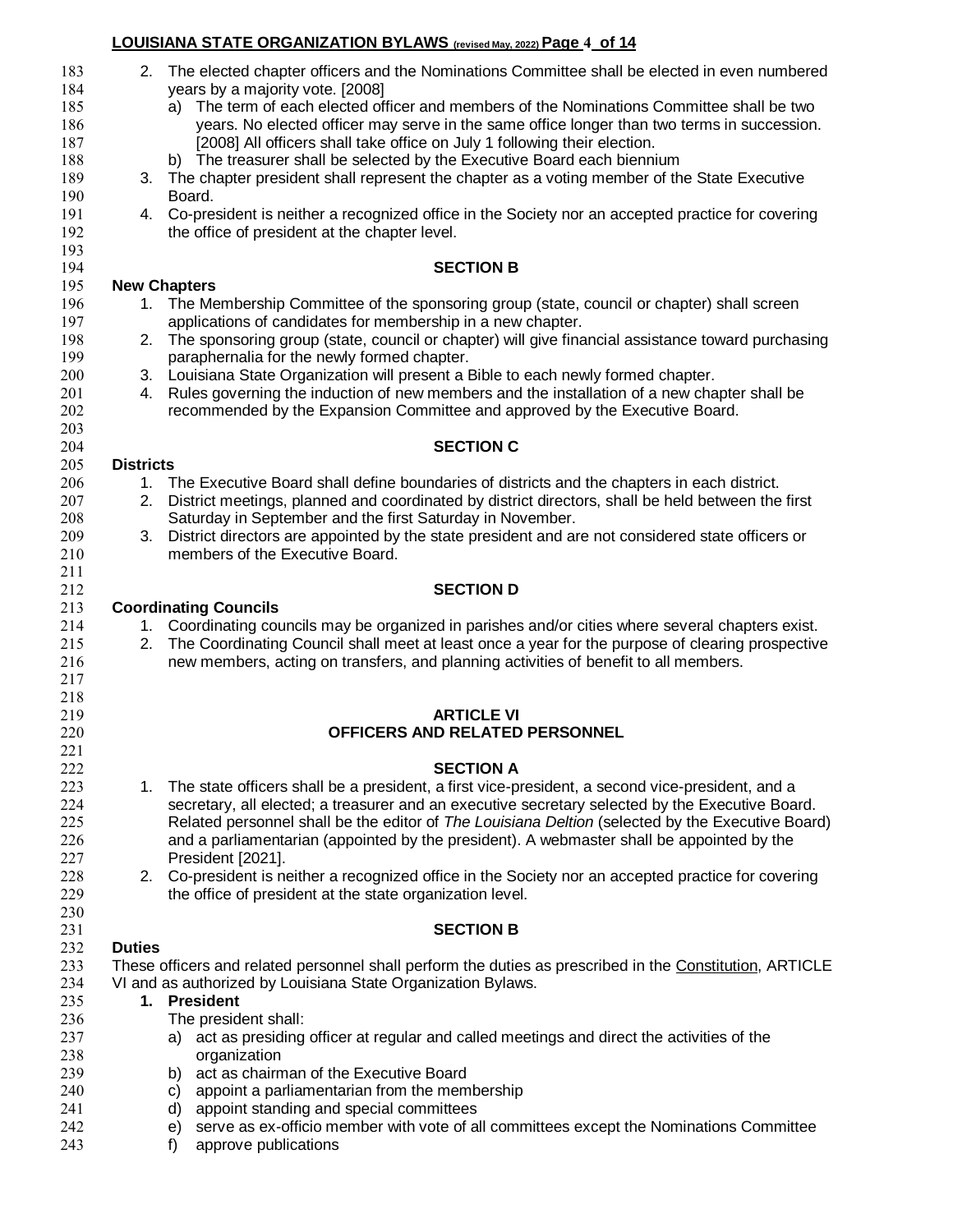#### **LOUISIANA STATE ORGANIZATION BYLAWS (revised May, 2022)Page 5 of 14**

| 244 |    | fill by appointment all vacancies in elected and appointed personnel<br>g)                          |  |  |  |  |  |
|-----|----|-----------------------------------------------------------------------------------------------------|--|--|--|--|--|
| 245 |    | conduct a yearly evaluation of each state-paid employee<br>h)                                       |  |  |  |  |  |
| 246 |    | represent the Society at meetings, conferences and other events<br>i)                               |  |  |  |  |  |
| 247 |    | j)<br>take action with the advice and approval of Louisiana State Organization Executive            |  |  |  |  |  |
| 248 |    | Committee on matters which cannot be deferred until the next convention or meeting (Refer           |  |  |  |  |  |
| 249 |    | to ARTICLE VII, SECTION B. of these Bylaws)                                                         |  |  |  |  |  |
| 250 |    | approve for payment all expense claims including established, recurring, and previously<br>k)       |  |  |  |  |  |
| 251 |    | approved expenses (including reimbursement to members) via email when necessary. [2012]             |  |  |  |  |  |
| 252 |    | execute all legal documents authorized by a state convention or the Executive Board<br>I)           |  |  |  |  |  |
| 253 |    | m) plan the program, approve arrangements for, and preside over the state convention                |  |  |  |  |  |
| 254 |    | n) serve as a member of the International Executive Board                                           |  |  |  |  |  |
| 255 |    | be responsible for updating the continuing executive secretary immediately following<br>O)          |  |  |  |  |  |
| 256 |    | leadership development training [International 2010]                                                |  |  |  |  |  |
| 257 |    | prepare a biennium history for use in the 10-year Louisiana State Organization History [2004]<br>p) |  |  |  |  |  |
| 258 |    | complete and submit all required International reports, including the submission of updated<br>q)   |  |  |  |  |  |
| 259 |    | Bylaws and Standing Rules [2016].                                                                   |  |  |  |  |  |
| 260 |    | be responsible for providing leadership development within the Louisiana State Organization<br>r)   |  |  |  |  |  |
| 261 |    | [International 2018]                                                                                |  |  |  |  |  |
| 262 |    | 2. Vice-Presidents                                                                                  |  |  |  |  |  |
| 263 |    | a) First Vice-President shall be responsible for the Education Excellence and chair the             |  |  |  |  |  |
| 264 |    | Education Excellence Committee and in the absence of the president serve as the presiding           |  |  |  |  |  |
| 265 |    | officer. In the event of the resignation or death of the president, shall succeed the president     |  |  |  |  |  |
| 266 |    | until the election of officers.                                                                     |  |  |  |  |  |
| 267 |    | Second Vice-President shall be responsible for Membership/Expansion and chair the<br>b)             |  |  |  |  |  |
| 268 |    | Membership Committee and in the absence of the president and the First Vice-President               |  |  |  |  |  |
| 269 |    | serve as the presiding officer.                                                                     |  |  |  |  |  |
| 270 |    | The vice-presidents shall perform such other duties as the president or the Executive Board<br>C)   |  |  |  |  |  |
| 271 |    | assigns to them.                                                                                    |  |  |  |  |  |
| 272 |    | 3. Secretary                                                                                        |  |  |  |  |  |
| 273 |    | The secretary shall keep minutes of each meeting of the organization and furnish the president      |  |  |  |  |  |
| 274 |    | and executive secretary with a copy of said minutes. She shall serve as secretary to the            |  |  |  |  |  |
| 275 |    | Executive Board. She shall carry on such correspondence and other duties as may be delegated        |  |  |  |  |  |
| 276 |    | to her by the president.                                                                            |  |  |  |  |  |
| 277 |    | 4. Executive Secretary                                                                              |  |  |  |  |  |
| 278 |    | The executive secretary shall:                                                                      |  |  |  |  |  |
| 279 |    | a) serve as liaison between international, state, and chapter                                       |  |  |  |  |  |
| 280 |    | b) serve as ex-officio member without vote on the Executive Board                                   |  |  |  |  |  |
| 281 |    | c) assume any duties assigned by the Executive Board and/or state president                         |  |  |  |  |  |
| 282 |    | serve as consultant to various state committees<br>d)                                               |  |  |  |  |  |
| 283 |    | sign checks in the event the state treasurer cannot [2008]<br>e)                                    |  |  |  |  |  |
| 284 | 5. | <b>Treasurer</b>                                                                                    |  |  |  |  |  |
| 285 |    | The treasurer shall:                                                                                |  |  |  |  |  |
| 286 |    | receive and pay out all monies belonging to the organization<br>a)                                  |  |  |  |  |  |
| 287 |    | keep an accurate account of receipts and expenditures<br>b)                                         |  |  |  |  |  |
| 288 |    | maintain a record of receipts, bills, canceled checks, and bank statements<br>C)                    |  |  |  |  |  |
| 289 |    | furnish a fidelity bond for Louisiana State Organization in an amount recommended by the<br>d)      |  |  |  |  |  |
| 290 |    | Finance Committee and approved by the Executive Committee. The cost of the bond shall               |  |  |  |  |  |
| 291 |    | be paid by the state organization. [2014]                                                           |  |  |  |  |  |
| 292 |    | make a full financial report to the state convention and at such other times as the State<br>e)     |  |  |  |  |  |
| 293 |    | Executive Board may request                                                                         |  |  |  |  |  |
| 294 |    | submit the records annually for audit/financial review as determined by the State Executive<br>f)   |  |  |  |  |  |
| 295 |    | Board [2014]                                                                                        |  |  |  |  |  |
| 296 |    | file required tax reports<br>g)                                                                     |  |  |  |  |  |
| 297 |    | serve as consultant to the State Finance Committee, the State Scholarship Committee, the<br>h)      |  |  |  |  |  |
| 298 |    | State Achievement Award Committee, the Vivian Bourgeois Special Stipend, the Florence               |  |  |  |  |  |
| 299 |    | Amy Emergency Fund [2004], and the Wanda Gunn Live and Learn Stipend                                |  |  |  |  |  |
| 300 |    | serve as an ex-officio member without vote on the Executive Board<br>i)                             |  |  |  |  |  |
| 301 |    | maintain an accurate and current membership roster [International 2018]<br>j)                       |  |  |  |  |  |
| 302 |    | 6. Editor of The Louisiana Deltion                                                                  |  |  |  |  |  |
| 303 |    | The Editor of the Deltion shall                                                                     |  |  |  |  |  |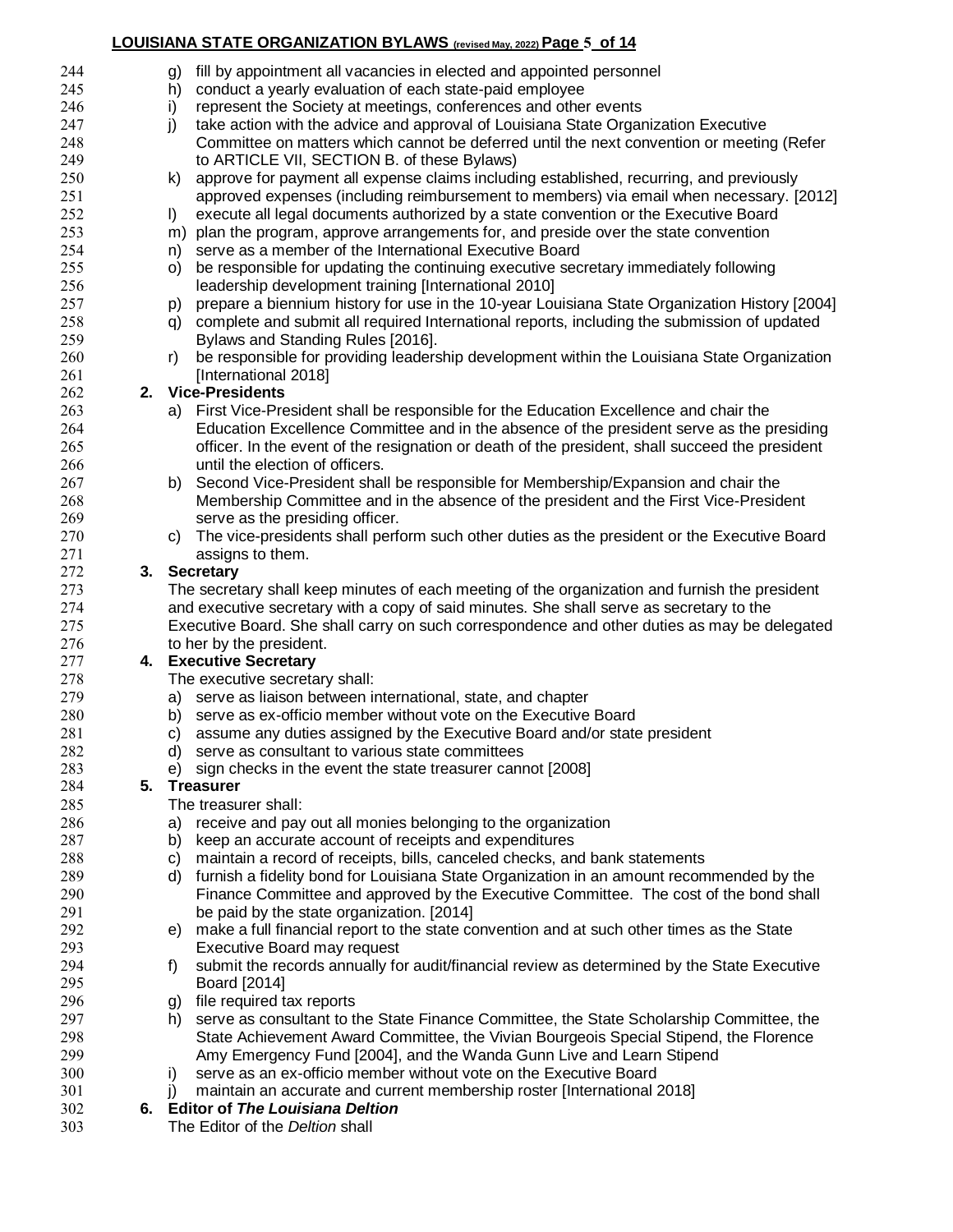#### **LOUISIANA STATE ORGANIZATION BYLAWS (revised May, 2022)Page 6 of 14**

| 304        |                  | a) be responsible for editing, publishing, and distributing the <i>Deltion</i> as authorized by the                                                                                 |  |
|------------|------------------|-------------------------------------------------------------------------------------------------------------------------------------------------------------------------------------|--|
| 305        |                  | <b>Executive Board</b>                                                                                                                                                              |  |
| 306        |                  | Fall issue to be mailed (postal or electronic) at least 3 weeks before the first District<br>1)                                                                                     |  |
| 307        |                  | Meeting.                                                                                                                                                                            |  |
| 308        |                  | 2) Winter issue to be mailed (postal or electronic) at least 3 weeks before the registration                                                                                        |  |
| 309        |                  | deadline for the State Convention.                                                                                                                                                  |  |
| 310        |                  | 3) Spring/Summer issue to be mailed (postal or electronic) at least three weeks before the                                                                                          |  |
| 311        |                  | deadline for the Regional or International Convention. [2003]                                                                                                                       |  |
| 312        |                  | b) serve as consultant to the State Communications Chairman                                                                                                                         |  |
| 313        |                  | secure the annual mailing permit and submit a Request for Payment form to the state<br>C)                                                                                           |  |
| 314        |                  | treasurer for annual mailing permit [2008]<br>7. Parliamentarian                                                                                                                    |  |
| 315<br>316 |                  |                                                                                                                                                                                     |  |
| 317        |                  | The parliamentarian shall                                                                                                                                                           |  |
| 318        |                  | advise officers and members in matters pertaining to interpretation of the Constitution, the<br>a)                                                                                  |  |
| 319        |                  | International Standing Rules, State Bylaws, Chapter Rules and to parliamentary procedure<br>serve as ex-officio member without vote on the Executive Board<br>b)                    |  |
| 320        |                  | give parliamentary opinions upon request of the chair at the convention and at Executive<br>C)                                                                                      |  |
| 321        |                  | Board meetings                                                                                                                                                                      |  |
| 322        |                  | provide and interpret Convention Rules for the annual convention<br>d)                                                                                                              |  |
| 323        |                  | serve as a consultant on committees whose purpose it is to write bylaws or policies relating to<br>e)                                                                               |  |
| 324        |                  | the Constitution and to the International Standing Rules                                                                                                                            |  |
| 325        |                  | 8. Webmaster [2014]                                                                                                                                                                 |  |
| 326        |                  | The Webmaster shall                                                                                                                                                                 |  |
| 327        |                  | design a user-friendly Louisiana State Organization Website using the DKG International<br>a)                                                                                       |  |
| 328        |                  | Policy for use of Electronic Communication and using software that is compatible with                                                                                               |  |
| 329        |                  | protocol of the DKG Society                                                                                                                                                         |  |
| 330        |                  | maintain the website by posting accurate and current files and deleting outdated information<br>b)                                                                                  |  |
| 331        |                  | submit the state website to International Communications Committee to secure the seal of<br>C)                                                                                      |  |
| 332        |                  | approval                                                                                                                                                                            |  |
| 333        |                  | be responsible for editing, publishing, updating, and maintaining the Louisiana State<br>d)                                                                                         |  |
| 334        |                  | Organization Website as authorized by the state president, state executive secretary, state                                                                                         |  |
| 335        |                  | Deltion editor, and state committee chairmen                                                                                                                                        |  |
| 336        |                  | serve as consultant to the State Communications Chairman<br>e)                                                                                                                      |  |
| 337        |                  | obtain payment of annual fees or software updates from the state treasurer<br>f)                                                                                                    |  |
| 338        |                  | maintain permission forms for publication of details and photos<br>g)                                                                                                               |  |
| 339        |                  | retain a secure backup<br>h)                                                                                                                                                        |  |
| 340        |                  | provide assistance and technical support for chapters with a website<br>i)                                                                                                          |  |
| 341        |                  |                                                                                                                                                                                     |  |
| 342        |                  | <b>SECTION C</b>                                                                                                                                                                    |  |
| 343        |                  | <b>Terms of Office</b>                                                                                                                                                              |  |
| 344        |                  | 1. Officers elected at the state convention in odd-numbered years shall have a term of two years or                                                                                 |  |
| 345        |                  | until a successor has been named.                                                                                                                                                   |  |
| 346        | 2.               | No elected [2021] officer or related personnel except the treasurer, the executive secretary, and                                                                                   |  |
| 347        |                  | the editor may serve in the same office longer than two terms in succession.                                                                                                        |  |
| 348        | 3.               | All officers shall take office July 1 following their election.                                                                                                                     |  |
| 349<br>350 | 4.               | The treasurer, executive secretary, and editor shall be recommended by the Personnel<br>Committee and approved by vote of the Executive Board. They shall serve a two-year contract |  |
| 351        |                  | approved by the Executive Board or until a successor has been named by the Executive Board.                                                                                         |  |
| 352        |                  | [2008]                                                                                                                                                                              |  |
| 353        |                  |                                                                                                                                                                                     |  |
| 354        |                  | <b>SECTION D</b>                                                                                                                                                                    |  |
| 355        | <b>Vacancies</b> |                                                                                                                                                                                     |  |
| 356        |                  | 1. When a vacancy occurs in the office of president, the first vice-president shall become president.                                                                               |  |
| 357        |                  | 2. When a vacancy occurs in a paid position, the Personnel Committee shall screen, interview, and                                                                                   |  |
| 358        |                  | recommend applicants to the Executive Board.                                                                                                                                        |  |
| 359        | 3.               | When a vacancy occurs in other elective or appointive positions, the president shall name a                                                                                         |  |
| 360        |                  | successor.                                                                                                                                                                          |  |
| 361        |                  |                                                                                                                                                                                     |  |
| 362        |                  | <b>SECTION E</b>                                                                                                                                                                    |  |
|            |                  |                                                                                                                                                                                     |  |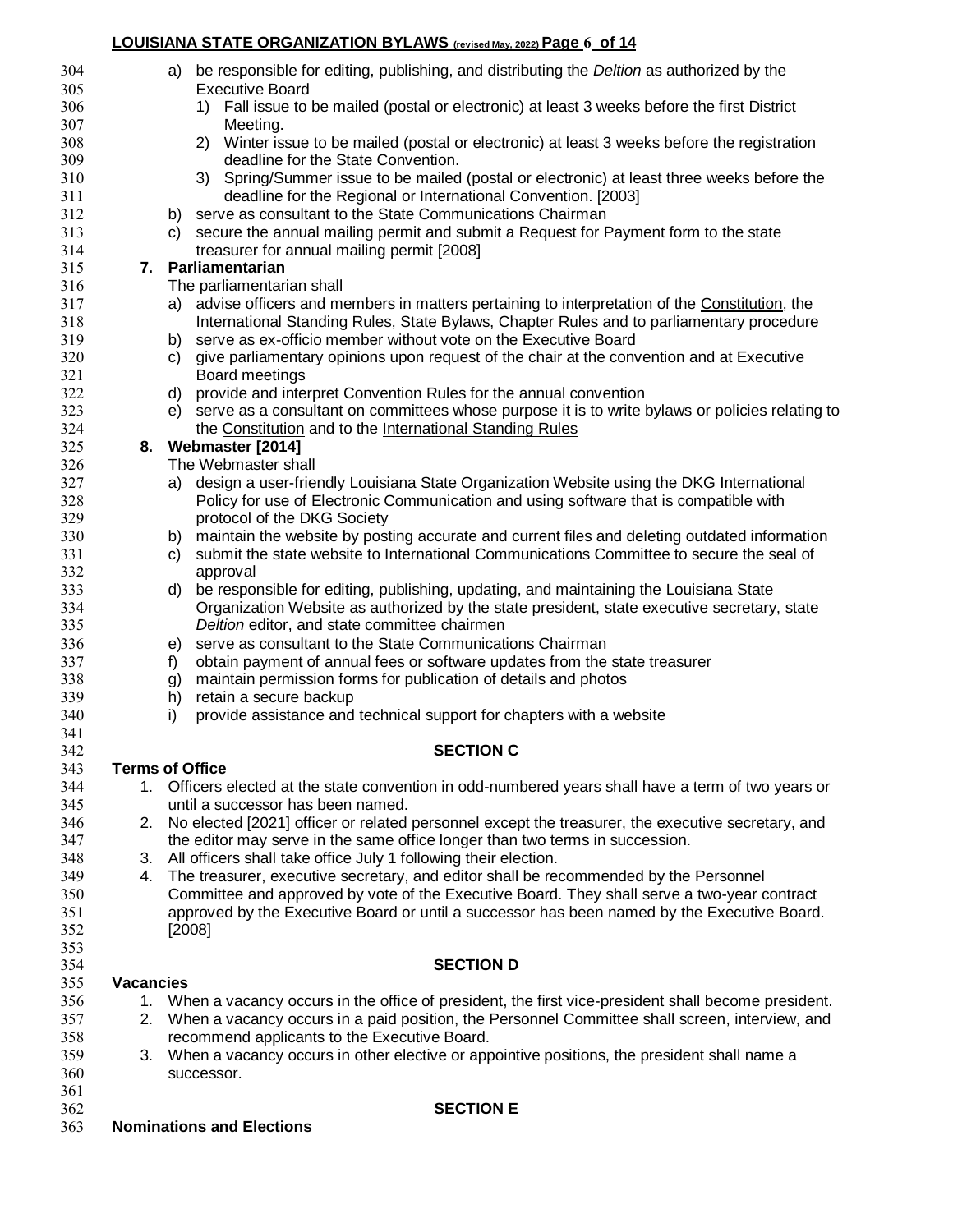# **LOUISIANA STATE ORGANIZATION BYLAWS (revised May, 2022)Page 7 of 14**

| 364          |    | 1. Nominations for office shall be made by the state Nominations Committee. The committee shall        |
|--------------|----|--------------------------------------------------------------------------------------------------------|
| 365          |    | be elected by the membership. The districts shall rotate the chairmanship. The person on the           |
| 366          |    | committee from the district whose turn it is to furnish the chairman remains on the committee.         |
| 367          | 2. | The committee shall present to the state organization, in odd-numbered years, a slate of one           |
|              |    |                                                                                                        |
| 368          |    | candidate for each elective state office and one candidate from each district for the state            |
| 369          |    | Nominations Committee.                                                                                 |
| 370          | 3. | Election shall be conducted with a majority electing. Each chapter president or her official           |
| 371          |    | representative (see Article VII.A.3.b) shall cast 1 vote per 5 active chapter members in good          |
| 372          |    | standing according to the state treasurer's record of dues-paying members. If there is only one        |
| 373          |    | nominee for an office, the election may be by voice vote. Should there be more than one nominee        |
|              |    |                                                                                                        |
| 374          |    | for an office, the election shall be by secret ballot following a 5-minute recess to prepare for and   |
| 375          |    | conduct a forum, allowing each nominated candidate or her representative a 3-minute period of          |
| 376          |    | time to present her case for election. Ballots, if necessary, shall be prepared by the Nominations     |
| 377          |    | Committee.                                                                                             |
| 378          |    |                                                                                                        |
| 379          |    | <b>SECTION F</b>                                                                                       |
|              |    |                                                                                                        |
| 380          |    | <b>District Directors</b>                                                                              |
| 381          | 1. | The state president shall appoint a director for each district.                                        |
| 382          | 2. | The district director shall plan and coordinate the district meeting. The director shall serve as      |
| 383          |    | liaison between chapters and the state.                                                                |
| 384          |    |                                                                                                        |
| 385          |    |                                                                                                        |
| 386          |    | <b>ARTICLE VII</b>                                                                                     |
|              |    |                                                                                                        |
| 387          |    | <b>BOARDS</b>                                                                                          |
| 388          |    |                                                                                                        |
| 389          |    | <b>SECTION A</b>                                                                                       |
| 390          |    | <b>State Executive Board</b>                                                                           |
| 391          |    | 1. The members of the State Executive Board shall be the elected officers, the past state              |
| 392          |    | presidents, and the chapter presidents. The executive secretary, the treasurer, the editor and the     |
|              |    |                                                                                                        |
| 393          |    | parliamentarian shall be ex-officio members without vote.                                              |
| 394          | 2. | The State Executive Board shall:                                                                       |
| 395          |    | recommend policies and procedures for consideration of members assembled in state<br>a)                |
| 396          |    | convention                                                                                             |
| 397          |    | b) examine, modify (if necessary), and approve the state budget                                        |
| 398          |    | select and employ the executive secretary, the treasurer, the editor, and such other<br>C)             |
| 399          |    | personnel as may be needed; prescribe their duties and fix their salaries and terms of office          |
|              |    |                                                                                                        |
| 400          |    | d) act on any other matters requiring immediate decision and action                                    |
| 401          |    | e) assign specific territory to each chapter                                                           |
| 402          |    | approve purchase of permanent equipment<br>f)                                                          |
| 403          |    | g) may transact business by mail (postal or electronic) [International 2010]                           |
| 404          | 3. | The State Executive Board shall meet at least once a year. Special meetings may be called by           |
| 405          |    | the president, with 30 days prior notice.                                                              |
| 406          |    | a) The presence of a majority of the voting members of the Board constitutes a quorum at               |
|              |    |                                                                                                        |
| 407          |    | meetings.                                                                                              |
| 408          |    | Chapter presidents who are unable to attend the State Executive Board Meetings shall<br>b)             |
| 409          |    | appoint an official representative who will have full privileges of participation upon                 |
| 410          |    | presentation of official proxy. The state president and the executive secretary shall be               |
| 411          |    | notified in writing of the chapter president's official representative.                                |
| 412          |    | c) A vote by regular postal service and/or email is authorized when necessary. A majority of the       |
| 413          |    | votes returned will determine results. [2008]                                                          |
| 414          |    |                                                                                                        |
| 415          |    | <b>SECTION B</b>                                                                                       |
|              |    |                                                                                                        |
| 416          |    | <b>State Executive Committee</b>                                                                       |
| 417          |    | The Executive Committee shall be the elected officers. The Executive Committee may meet between        |
| 418          |    | meetings of the Executive Board to conduct business delegated to it by the Board and to take action on |
| 419          |    | all matters requiring immediate decisions. [2006]                                                      |
| 420          |    |                                                                                                        |
| 421          |    | <b>SECTION C</b>                                                                                       |
| 422          |    | <b>Chapter Executive Boards</b>                                                                        |
| 423          |    | Chapter Executive Boards shall function in accordance with the Constitution and the Louisiana State    |
| $A \Omega A$ |    | Organization Pulgur                                                                                    |

Organization Bylaws.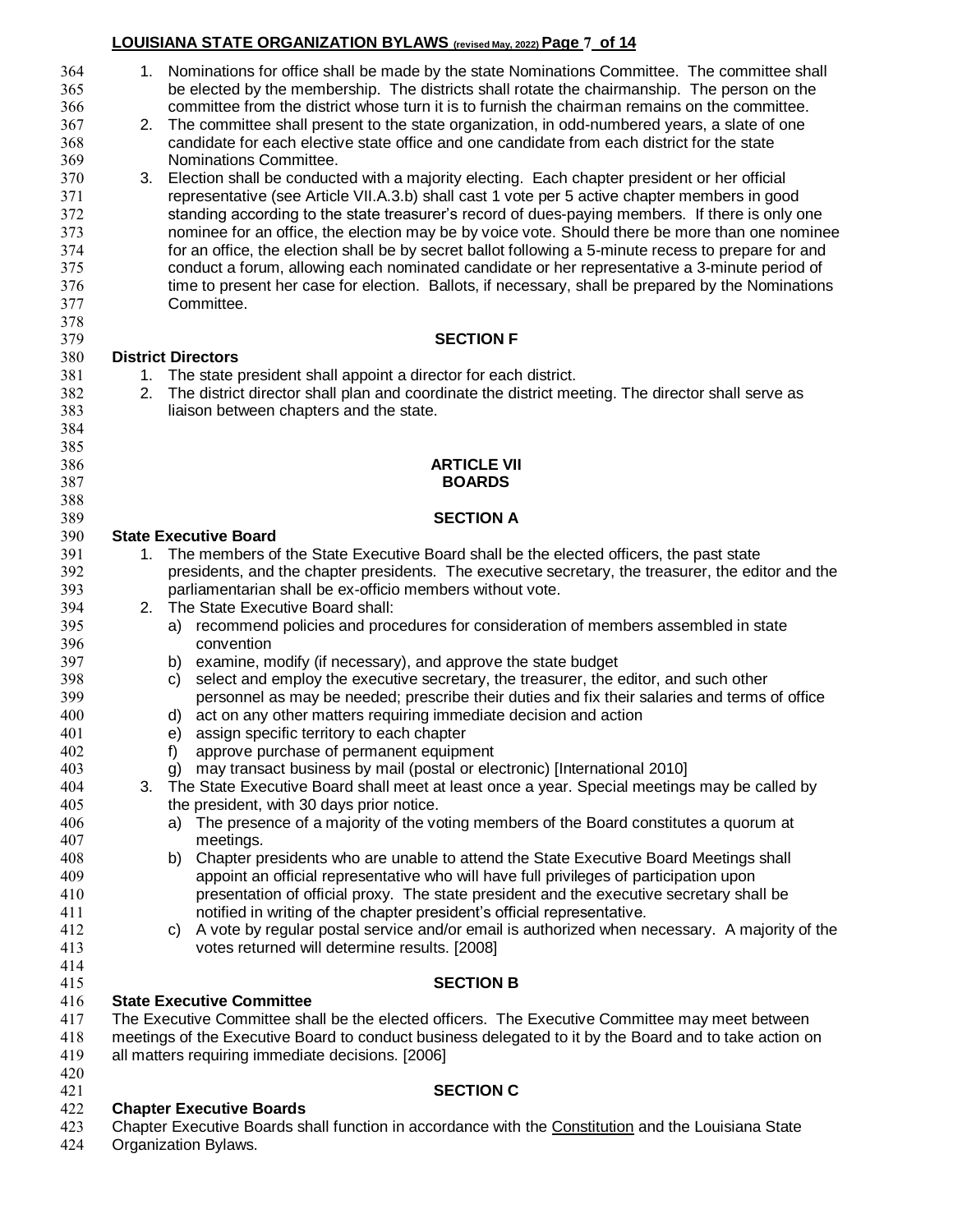|            | LOUISIANA STATE ORGANIZATION BYLAWS (revised May, 2022) Page 8 of 14                                                                                                  |
|------------|-----------------------------------------------------------------------------------------------------------------------------------------------------------------------|
| 425        |                                                                                                                                                                       |
| 426        |                                                                                                                                                                       |
| 427        |                                                                                                                                                                       |
| 428        | <b>ARTICLE VIII</b>                                                                                                                                                   |
| 429        | <b>COMMITTEES</b>                                                                                                                                                     |
| 430        |                                                                                                                                                                       |
| 431        | <b>SECTION A</b>                                                                                                                                                      |
| 432        | <b>Committee Structure</b>                                                                                                                                            |
| 433        | <b>Standing Committees</b><br>1.                                                                                                                                      |
| 434        | <b>Society Business</b><br>a)                                                                                                                                         |
| 435        | Communications and Marketing [International 2018]<br>1)                                                                                                               |
| 436        | 2)<br>Finance                                                                                                                                                         |
| 437        | Leadership Development<br>3)                                                                                                                                          |
| 438        | Membership<br>4)                                                                                                                                                      |
| 439        | Personnel<br>5)                                                                                                                                                       |
| 440        | 6)<br>Rules                                                                                                                                                           |
| 441        | Society Mission and Purposes [International 2010]<br>b)                                                                                                               |
| 442        | 1) Achievement Award                                                                                                                                                  |
| 443        | <b>Educational Excellence</b><br>2)                                                                                                                                   |
| 444        | <b>Personal Growth and Services</b><br>3)                                                                                                                             |
| 445<br>446 | <b>Professional Affairs</b><br>4)<br>5)<br>Research                                                                                                                   |
| 447        | Scholarships<br>6)                                                                                                                                                    |
| 448        | World Fellowships/Global Awareness<br>7)                                                                                                                              |
| 449        | Legislative [2004]<br>8)                                                                                                                                              |
| 450        | Special (as needed)<br>2.                                                                                                                                             |
| 451        |                                                                                                                                                                       |
| 452        | <b>SECTION B</b>                                                                                                                                                      |
| 453        | <b>General Procedures</b>                                                                                                                                             |
| 454        | The president shall appoint all committees except the Nominations Committee (which is elected<br>$1_{-}$                                                              |
| 455        | by the membership). Consideration should be given to district representation in appointing                                                                            |
| 456        | committees.                                                                                                                                                           |
| 457        | 2. The president shall be an ex-officio member of all committees except the Nominations                                                                               |
| 458        | Committee.                                                                                                                                                            |
| 459        | Matters requiring immediate committee action may be voted upon by mail (postal or electronic) or<br>3.                                                                |
| 460        | conference call.                                                                                                                                                      |
| 461        | Committee meetings shall be held with the approval of the president. Members will be reimbursed<br>4.                                                                 |
| 462        | according to Table I of travel expenses as voted on by the Executive Board and printed in the                                                                         |
| 463<br>464 | Louisiana State Organization Standing Rules.<br>Each committee chairman shall:<br>5.                                                                                  |
| 465        | a) keep and use a file of communication and materials received from the International chairman,                                                                       |
| 466        | materials prepared by the current committee, important correspondence, and reports from at                                                                            |
| 467        | least the past biennium, recommendations of previous chairmen, and copies of current                                                                                  |
| 468        | supplies, Constitution, International Standing Rules, Handbook, Society information and                                                                               |
| 469        | publications relative to the committee.                                                                                                                               |
| 470        | give the State Directory to the next chairman<br>b)                                                                                                                   |
| 471        |                                                                                                                                                                       |
| 472        | <b>SECTION C</b>                                                                                                                                                      |
| 473        | <b>Committee Responsibilities</b>                                                                                                                                     |
| 474        | <b>Society Business</b><br>1.                                                                                                                                         |
| 475        | <b>Communication and Marketing</b><br>a)                                                                                                                              |
| 476        | The committee shall:<br>1)                                                                                                                                            |
| 477        | prepare and circulate among chapter chairmen materials for use in promoting<br>а.                                                                                     |
| 478        | publicity and in preparing the Delta Kappa Gamma publications                                                                                                         |
| 479        | b. encourage use of materials and information prepared by the International committee                                                                                 |
| 480        | serve on programs and at workshops when requested to do so<br>C.                                                                                                      |
| 481        | keep a file of state and international publications for reference<br>d.                                                                                               |
| 482<br>483 | aid the Executive Board in reviewing special projects such as the History of the<br>е.<br>Louisiana State Organization of the Delta Kappa Gamma Society International |
| 484        | assist and advise the editor of the state paper, The Louisiana Deltion<br>f.                                                                                          |
|            |                                                                                                                                                                       |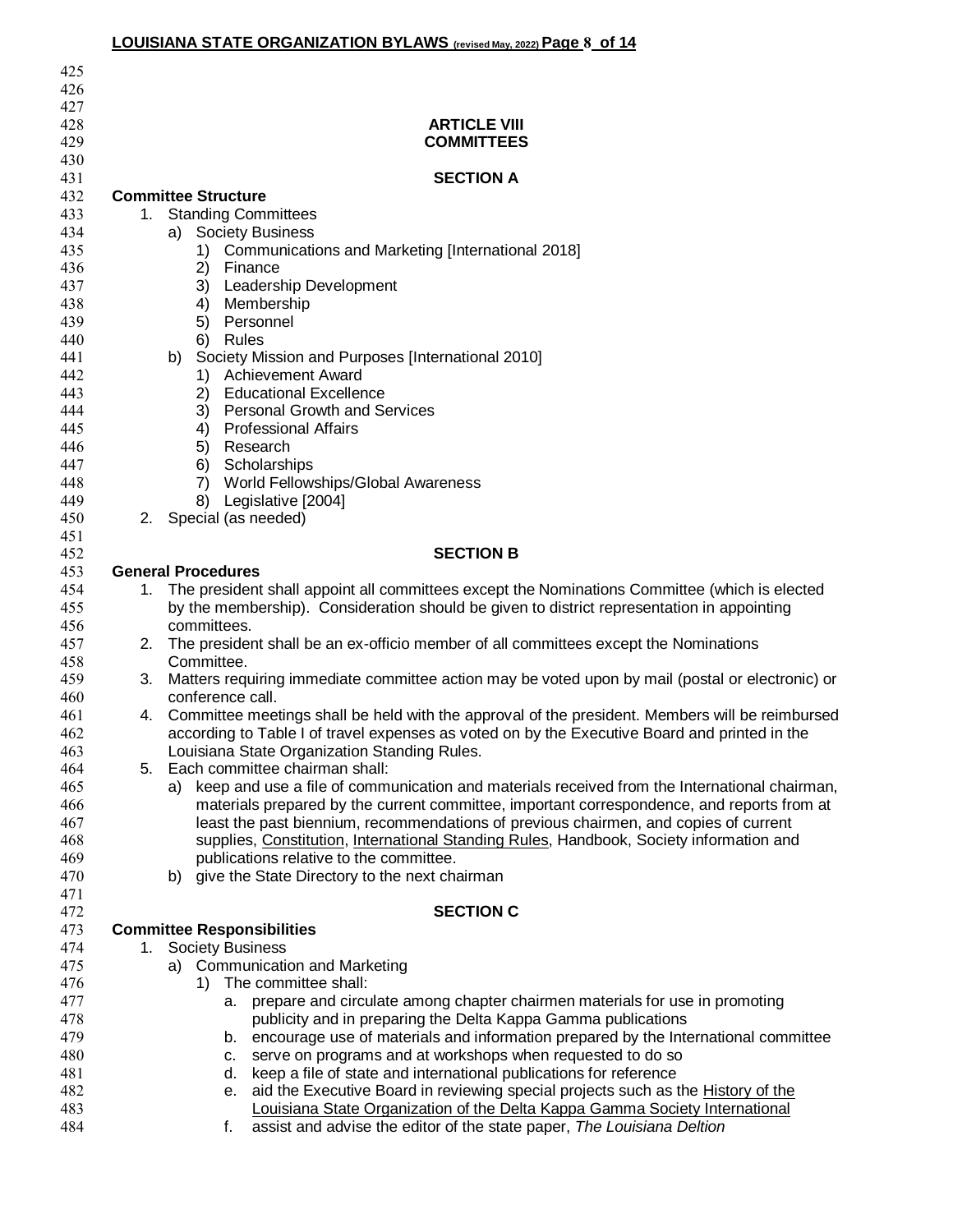# **LOUISIANA STATE ORGANIZATION BYLAWS (revised May, 2022)Page 9 of 14**

| 485 |    | 2) A state historian shall be appointed by the state president to serve the first biennium of    |
|-----|----|--------------------------------------------------------------------------------------------------|
| 486 |    | each decade. The state historian shall compile the <b>History of the Louisiana State</b>         |
| 487 |    | Organization of the Delta Kappa Gamma Society International                                      |
| 488 |    | b) Finance                                                                                       |
| 489 |    | 1) The Finance Committee shall consist of: (a) six members (one from each district); (b) the     |
| 490 |    | state president, an ex-officio member; (c) the state treasurer, an ex-officio member; (d)        |
| 491 |    | the executive secretary, a consultant. The chairman of the committee shall have served           |
| 492 |    | as a member of the previous committee and will serve as a member during the following            |
| 493 |    | biennium. (This person will have served six years on the committee). At least one                |
| 494 |    |                                                                                                  |
|     |    | member shall be a past state president and at least two members shall be a past or               |
| 495 |    | current chapter treasurer. The remaining two members shall be members the president              |
| 496 |    | deems will best serve Louisiana State Organization. [2014]                                       |
| 497 |    | The committee shall:<br>(2)                                                                      |
| 498 |    | prepare the budget and present for review, modification, and adoption by the<br>а.               |
| 499 |    | <b>State Executive Board</b>                                                                     |
| 500 |    | supervise all expenditures from the Operating Fund Reserve [name change 2021]<br>b.              |
| 501 |    | c. supervise all investments of the funds of the state                                           |
| 502 |    | provide for an annual audit or financial review by an external auditor, not necessarily<br>d.    |
| 503 |    | a Certified Public Accountant [2008]                                                             |
| 504 |    | e. perform other duties determined by the State Executive Board                                  |
| 505 | C) | Leadership Development                                                                           |
| 506 |    | The committee shall be responsible for:                                                          |
| 507 |    | Chapter Officers' Leadership Development Workshop held in even-numbered years<br>а.              |
| 508 |    | Beatrice Davis Leadership Seminar held in odd-numbered years<br>b.                               |
| 509 |    | other opportunities for developing leadership among the members<br>c.                            |
| 510 | d) | Membership                                                                                       |
| 511 |    | The committee shall:                                                                             |
| 512 |    | a. serve as liaison between International and chapter membership chairmen                        |
| 513 |    | b. study and make recommendations related to membership issues                                   |
| 514 |    | be responsible for necrology records and Memorial Service<br>c.                                  |
| 515 |    | be responsible for organizing new chapters within the state upon authorization of the<br>d.      |
| 516 |    | <b>State Executive Board</b>                                                                     |
| 517 |    | present requests for new chapters to the State Executive Board for approval                      |
| 518 |    | е.<br>review membership statistics and create an intervention plan for struggling chapters<br>f. |
|     |    |                                                                                                  |
| 519 |    | [2021]<br>Nominations                                                                            |
| 520 | e) |                                                                                                  |
| 521 |    | The committee shall be elected by the membership. The districts will rotate the<br>1)            |
| 522 |    | chairmanship. The person on the committee from the district whose turn it is to furnish          |
| 523 |    | the chairman remains on the committee.                                                           |
| 524 |    | The committee shall:<br>2)                                                                       |
| 525 |    | solicit from chapters and individual members recommendations for officer and<br>а.               |
| 526 |    | committee personnel                                                                              |
| 527 |    | ascertain from chapters that the individually recommended members have the<br>b.                 |
| 528 |    | approval of the chapter to which they belong                                                     |
| 529 |    | present to the state organization, in odd-numbered years, a slate of one candidate<br>c.         |
| 530 |    | for each elective state office and for each open position on the state Nominations               |
| 531 |    | Committee                                                                                        |
| 532 |    | report names and addresses of state officers to the State Executive Secretary [2021]<br>d.       |
| 533 |    | immediately after their installation at the convention. State officers assume their              |
| 534 |    | positions July 1.                                                                                |
| 535 | f) | Personnel                                                                                        |
| 536 |    | The committee shall:                                                                             |
| 537 |    | establish guidelines that determine the employment of treasurer, executive secretary,<br>а.      |
| 538 |    | and editor                                                                                       |
| 539 |    | when a vacancy occurs, screen applicants and make a recommendation to the State<br>b.            |
| 540 |    | Executive Board for the above positions                                                          |
| 541 |    | conduct a yearly evaluation of the Deltion editor, treasurer, and executive secretary<br>c.      |
| 542 |    | Rules                                                                                            |
| 543 | g) | The committee shall:                                                                             |
|     |    |                                                                                                  |
| 544 |    | receive proposed amendments to the state Bylaws and the state Standing Rules;<br>а.              |
| 545 |    | make recommendations for change to the Executive Board who shall approve by a                    |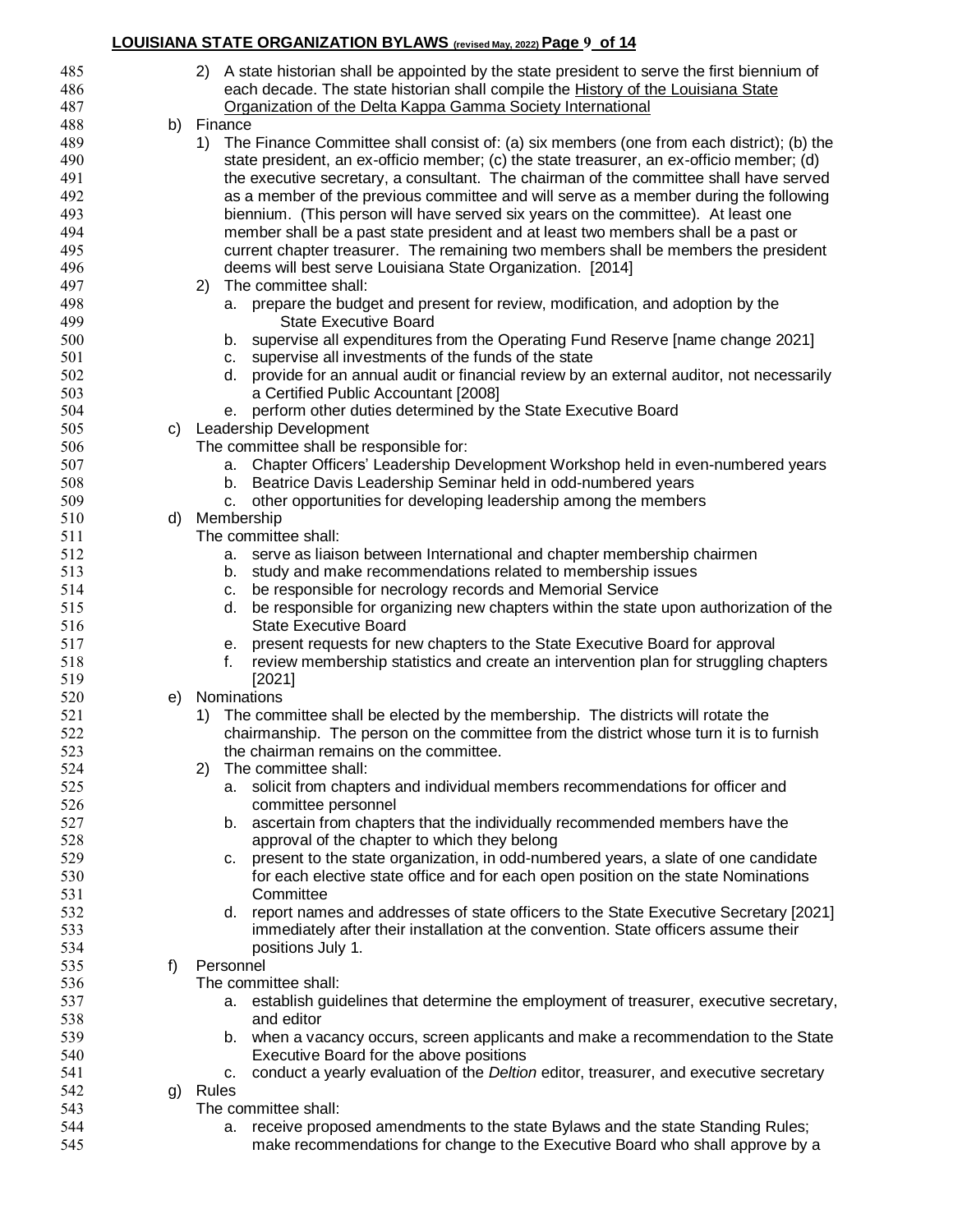# **LOUISIANA STATE ORGANIZATION BYLAWS (revised May, 2022)Page 10 of 14**

| 546        |    |          | two-thirds vote; and submit approved proposals to the membership for convention                                       |
|------------|----|----------|-----------------------------------------------------------------------------------------------------------------------|
| 547        |    |          | vote                                                                                                                  |
| 548        |    | b.       | publish proposed changes to the Bylaws and Standing Rules in the February issue of                                    |
| 549<br>550 |    |          | the Deltion and on the Louisiana State Organization website [2016].                                                   |
| 551        |    | c.<br>d. | monitor chapter rules<br>make editorial changes as required for consistency and accuracy as state                     |
| 552        |    |          | documents are updated following conventions [2008] Update the state documents                                         |
| 553        |    |          |                                                                                                                       |
| 554        |    |          | with approved changes, including changes to the International Constitution [2016].<br>2. Society Mission and Purposes |
| 555        |    |          | a) Educational Excellence                                                                                             |
| 556        |    |          | 1) The committee shall consist of a chairman and the chairmen of the Personal Growth and                              |
| 557        |    |          | Services, Professional Affairs, and Research Committees, and a music representative.                                  |
| 558        |    | 2)       | The committee shall:                                                                                                  |
| 559        |    | a.       | promote within the state a concept of Educational Excellence covering a wide                                          |
| 560        |    |          | spectrum of activities carried out in the Society                                                                     |
| 561        |    |          | b. assist chapter committees in developing worthwhile programs in line with the seven                                 |
| 562        |    |          | purposes, but allowing freedom for variety in carrying out the theme                                                  |
| 563        |    | C.       | coordinate its work with the other three committees concerned with the Program of                                     |
| 564        |    |          | Work                                                                                                                  |
| 565        |    |          | d. transmit, clarify, or interpret suggestions from the International committee to chapter                            |
| 566        |    |          | committees                                                                                                            |
| 567        |    | е.       | maintain contact with chapter committees through workshops, written                                                   |
| 568        |    |          | communications, and reports                                                                                           |
| 569        |    | f.       | promote the use of music at the state and chapter levels; plan and provide the                                        |
| 570        |    |          | direction of music at state conventions                                                                               |
| 571        |    | g.       | secure from each chapter chairman six copies of the chapter yearbook [2006]                                           |
| 572        |    | h.       | encourage chapter program committees in presenting useful, attractive, and accurate                                   |
| 573        |    |          | yearbooks                                                                                                             |
| 574        |    | i.       | prepare a report in triplicate for the International chairman, state president, and state                             |
| 575        |    |          | committee file for use by succeeding chairmen                                                                         |
| 576        | b) |          | <b>Personal Growth and Services</b>                                                                                   |
| 577        |    |          | The committee shall:                                                                                                  |
| 578        |    |          | a. support and promote the International program and projects relating to personal                                    |
| 579        |    |          | growth of members and services to others                                                                              |
| 580        |    |          | b. recognize the needs of members and provide opportunities for personal growth and                                   |
| 581        |    |          | leadership within the state                                                                                           |
| 582        |    | C.       | encourage study of state economic, social, political, and educational issues in order                                 |
| 583        |    |          | to develop greater understanding and cooperation among cultural groups within the                                     |
| 584        |    |          | state                                                                                                                 |
| 585        |    |          | d. transmit, clarify, or interpret suggestions from the International committee to chapter                            |
| 586        |    |          | committees                                                                                                            |
| 587        |    | е.       | prepare a report in triplicate for the International chairman, state president, and state                             |
| 588        |    |          | committee files for use by succeeding chairmen                                                                        |
| 589        | C) |          | <b>Professional Affairs</b>                                                                                           |
| 590        |    |          | The committee shall:                                                                                                  |
| 591        |    |          | a. further a program of selective recruitment of teachers and cooperate with other                                    |
| 592        |    |          | groups in recruitment and retention of qualified educators                                                            |
| 593        |    |          | b. encourage chapter interest in the improvement of the professional status of women                                  |
| 594        |    | c.       | transmit, clarify, or interpret suggestions from the International committee to chapter                               |
| 595        |    |          | committees                                                                                                            |
| 596        |    | d.       | prepare a report in triplicate for the International chairman, state president, and state                             |
| 597        |    |          | committee files for use by succeeding chairmen                                                                        |
| 598        | d) | Research |                                                                                                                       |
| 599        |    |          | The committee shall:                                                                                                  |
| 600        |    | а.       | cooperate with the International Research Committee in any study authorized by the                                    |
| 601        |    |          | <b>International Society</b>                                                                                          |
|            |    |          |                                                                                                                       |
| 602        |    |          | b. call to the attention of chapters significant educational research and help chapters                               |
| 603        |    |          | enrich their program of work in this area                                                                             |
| 604<br>605 |    | C.       | transmit, clarify, or interpret suggestions from the International committee to chapter<br>committees                 |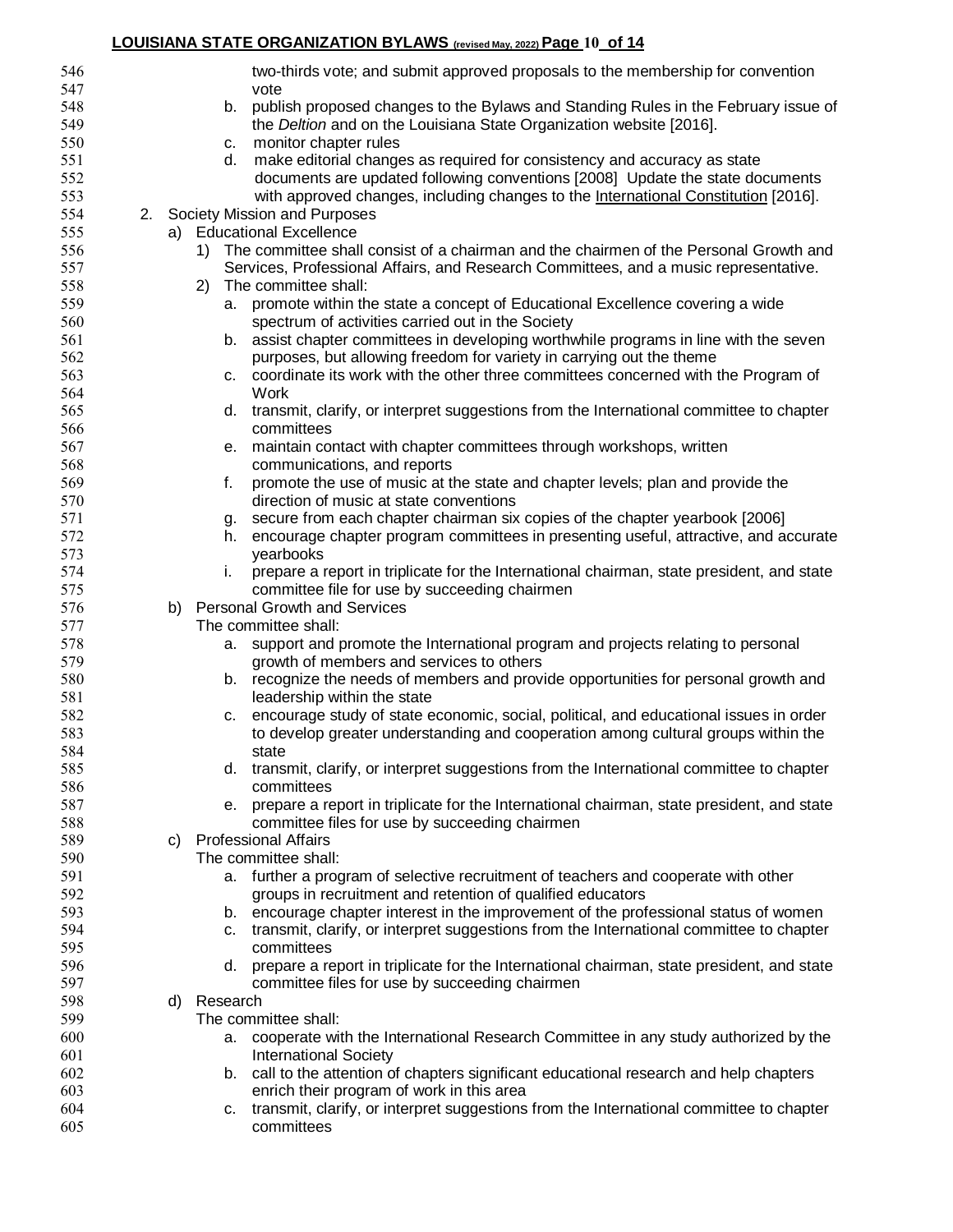#### **LOUISIANA STATE ORGANIZATION BYLAWS (revised May, 2022)Page 11 of 14**

| 606<br>607<br>608<br>609 | d. disseminate among chapter committee chairmen information regarding research and<br>coordinate efforts requiring cooperation among chapters in the state<br>prepare a report in triplicate for the International chairman, state president, and state<br>е.<br>committee for use by succeeding chairmen |
|--------------------------|-----------------------------------------------------------------------------------------------------------------------------------------------------------------------------------------------------------------------------------------------------------------------------------------------------------|
| 610                      | e) Achievement Award                                                                                                                                                                                                                                                                                      |
| 611                      | 1) The Louisiana State Organization Achievement Award may be given annually to a                                                                                                                                                                                                                          |
| 612                      | member in recognition of distinguished service to the Society at the state level.                                                                                                                                                                                                                         |
| 613                      | 2) The Committee shall                                                                                                                                                                                                                                                                                    |
| 614                      | a. prepare and circulate among chapters materials for use in publicizing the                                                                                                                                                                                                                              |
| 615                      | <b>Achievement Award</b>                                                                                                                                                                                                                                                                                  |
| 616                      | b. meet and select the recipient                                                                                                                                                                                                                                                                          |
| 617                      | c. present the award at the state convention                                                                                                                                                                                                                                                              |
| 618                      | d. Submit an article to the Deltion editor for publication                                                                                                                                                                                                                                                |
| 619                      | Scholarships<br>f)                                                                                                                                                                                                                                                                                        |
| 620<br>621               | The committee consists of six members, one from each district. At least one member<br>1)<br>may be a past state President or an Achievement Award recipient. The state treasurer                                                                                                                          |
| 622                      | shall serve as a consultant. [2014]                                                                                                                                                                                                                                                                       |
| 623                      | 2) The committee shall:                                                                                                                                                                                                                                                                                   |
| 624                      | a. administer the Louisiana State Organization scholarship program                                                                                                                                                                                                                                        |
| 625                      | b. publicize and promote the program of the International Scholarship Committee                                                                                                                                                                                                                           |
| 626                      | prepare a report in triplicate for the International chairman, state president, and state<br>C.                                                                                                                                                                                                           |
| 627                      | committee file for use by succeeding chairmen                                                                                                                                                                                                                                                             |
| 628                      | <b>World Fellowships</b><br>g)                                                                                                                                                                                                                                                                            |
| 629                      | The committee shall                                                                                                                                                                                                                                                                                       |
| 630<br>631               | assist in promoting work of the International Fellowship Committee<br>а.<br>b. assume state duties of a similar nature as directed by the State Executive Board                                                                                                                                           |
| 632                      | h) Legislative [2006]                                                                                                                                                                                                                                                                                     |
| 633                      | The committee shall:                                                                                                                                                                                                                                                                                      |
| 634                      | Provide information on crucial legislative issues that affect the livelihood and well-<br>а.                                                                                                                                                                                                              |
| 635                      | being of women and children.                                                                                                                                                                                                                                                                              |
| 636                      | b. Encourage districts and chapters to plan and sponsor a Legislative Day [2012]                                                                                                                                                                                                                          |
| 637                      | Recognize a Louisiana citizen who has made positive contributions in backing<br>C.                                                                                                                                                                                                                        |
| 638                      | legislation which benefits education, women, and children [2018]                                                                                                                                                                                                                                          |
| 639<br>640               | Set up an efficient way to communicate with all members through email, telephone,<br>d.<br>and personal contact.                                                                                                                                                                                          |
| 641                      |                                                                                                                                                                                                                                                                                                           |
| 642                      | <b>SECTION D</b>                                                                                                                                                                                                                                                                                          |
| 643                      | <b>Special Committees</b>                                                                                                                                                                                                                                                                                 |
| 644                      | The president as authorized shall appoint special committees. After duties have been completed, the                                                                                                                                                                                                       |
| 645                      | committees shall be dissolved.                                                                                                                                                                                                                                                                            |
| 646                      |                                                                                                                                                                                                                                                                                                           |
| 647                      |                                                                                                                                                                                                                                                                                                           |
| 648<br>649               | <b>ARTICLE IX</b><br><b>AREAS OF ACTIVITY</b>                                                                                                                                                                                                                                                             |
| 650                      |                                                                                                                                                                                                                                                                                                           |
| 651                      | <b>SECTION A</b>                                                                                                                                                                                                                                                                                          |
| 652                      | <b>Convention and Other Meetings</b>                                                                                                                                                                                                                                                                      |
| 653                      | <b>State</b><br>$1_{\cdot}$                                                                                                                                                                                                                                                                               |
| 654                      | All members being notified, state meetings may be face-to-face, through electronic                                                                                                                                                                                                                        |
| 655                      | communications, or through a combination of the two, as long as members present may                                                                                                                                                                                                                       |
| 656                      | simultaneously hear one another and participate during the meeting [2021].                                                                                                                                                                                                                                |
| 657                      | Convention<br>a)                                                                                                                                                                                                                                                                                          |
| 658<br>659               | 1) Business of the state shall be conducted annually at the convention held at a time and<br>place to be determined by the Executive Board to:                                                                                                                                                            |
| 660                      | a. transact state business                                                                                                                                                                                                                                                                                |
| 661                      | b. evaluate the progress made during the current year                                                                                                                                                                                                                                                     |
| 662                      | c. elect and install new officers in odd-numbered years                                                                                                                                                                                                                                                   |
| 663                      | instruct officers, chairmen and the members in effective Delta Kappa Gamma<br>d.                                                                                                                                                                                                                          |
| 664                      | patterns of work                                                                                                                                                                                                                                                                                          |
| 665                      | e. inform members regarding the International Society                                                                                                                                                                                                                                                     |
| 666                      | lay plans for the future<br>f.                                                                                                                                                                                                                                                                            |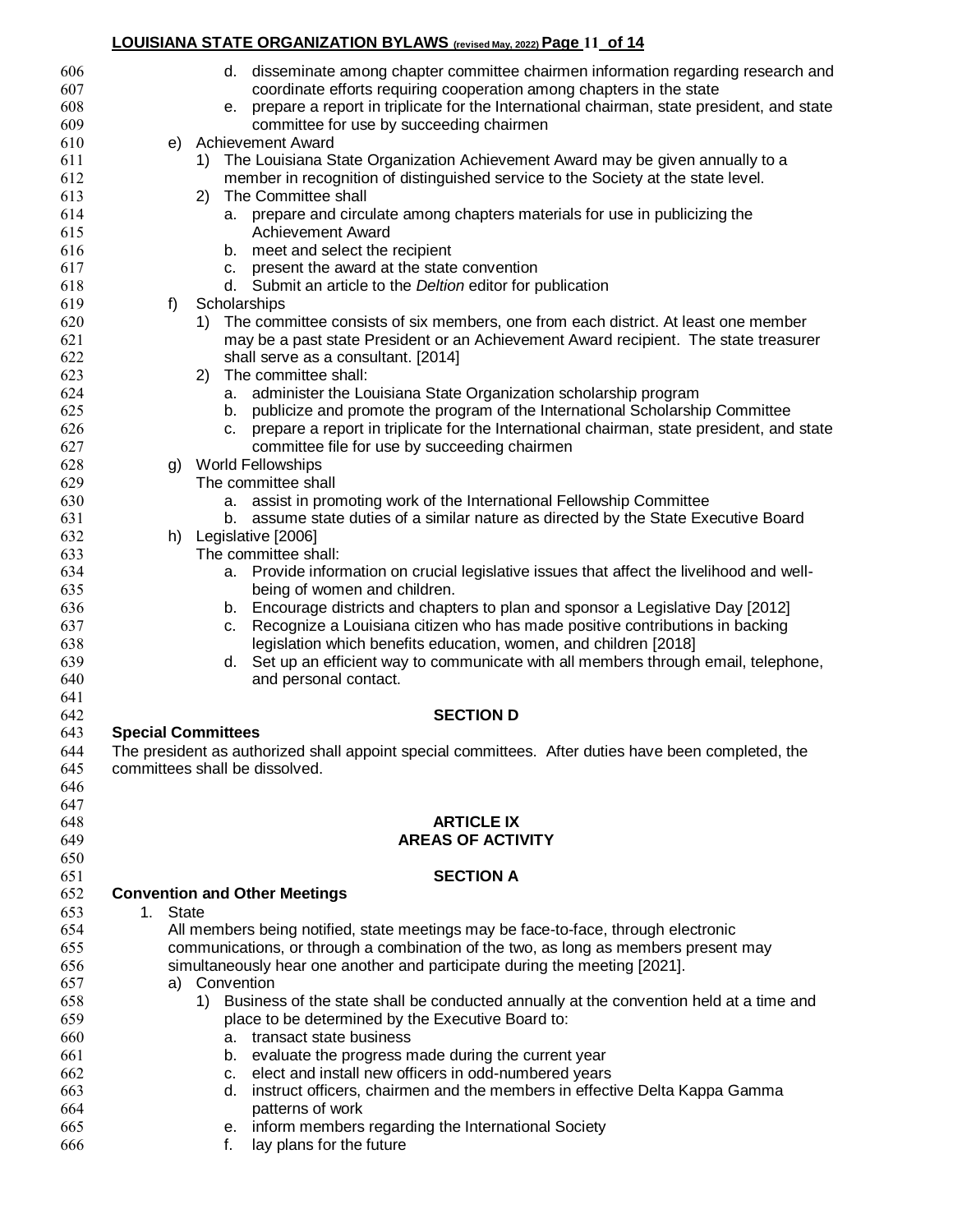# **LOUISIANA STATE ORGANIZATION BYLAWS (revised May, 2022)Page 12 of 14**

| 667        |                     |    | g. transact other business which may properly come before it                                                     |
|------------|---------------------|----|------------------------------------------------------------------------------------------------------------------|
| 668        |                     |    | h. In an electronic setting, business may be transacted electronically as long as the                            |
| 669        |                     |    | members present may hear and participate in discussion [2021].                                                   |
| 670        |                     |    | Chapter presidents shall cast their respective chapter votes for elected officers. Every<br>2)                   |
| 671        |                     |    | member who is registered may vote on other issues brought before the convention body.                            |
| 672        |                     |    | [2008]                                                                                                           |
| 673        |                     |    | A quorum shall be a majority of those members who have registered at the convention.<br>3)                       |
| 674        |                     |    | The registration fee is set by the State Executive Board.<br>4)                                                  |
| 675        |                     | b) | District meetings are:                                                                                           |
| 676        |                     |    | held in the fall<br>1)                                                                                           |
| 677        |                     |    | 2)<br>hosted on a rotating basis by the chapters in the district (Refer to rotation schedule in the              |
| 678        |                     |    | Standing Rules [2016])                                                                                           |
| 679        |                     |    | planned and coordinated by district director<br>3)                                                               |
| 680        |                     |    | 4) financed by registration fee set by the State Executive Board                                                 |
| 681        |                     | C) | The Chapter Officers' Leadership Development Workshop is:                                                        |
| 682        |                     |    | 1) held in the summer of even-numbered years                                                                     |
| 683        |                     |    | planned by the Leadership Development Committee, the state president, the state<br>2)                            |
| 684        |                     |    | executive secretary, and the state treasurer                                                                     |
| 685        |                     |    | financed by<br>3)                                                                                                |
| 686        |                     |    | (a) transfer of:                                                                                                 |
| 687        |                     |    | (1) 25% of First-Timers Basket collection at each state convention                                               |
| 688        |                     |    | (2) amounts in excess of \$500 in each District Meetings' Account                                                |
| 689        |                     |    | (3) if needed [2021], interest from the Beatrice Davis Endowment Fund [2008]                                     |
| 690        |                     |    | (b) donations [2011]                                                                                             |
| 691        |                     | d) | The Beatrice Davis Leadership Development Seminar is:                                                            |
| 692        |                     |    | 1) held in summer of odd-numbered years                                                                          |
| 693        |                     |    | planned by the Leadership Development Committee, the state president, the state<br>2)                            |
| 694        |                     |    | executive secretary, and the state treasurer                                                                     |
| 695        |                     |    | financed by interest from the Beatrice Davis Endowment Fund<br>3)                                                |
| 696        |                     | e) | The Transition Meeting is:                                                                                       |
| 697        |                     |    | held in the summer of odd-numbered years on a date determined by the incoming<br>1)                              |
| 698        |                     |    | president [2003] to orient new officers, district directors and committee chairmen to their                      |
| 699        |                     |    | new duties in Louisiana State Organization and to provide a smooth transition from one                           |
| 700        |                     |    | biennium to another                                                                                              |
| 701        |                     |    | financed by the available fund<br>2)                                                                             |
| 702        |                     |    | 2. Chapter                                                                                                       |
| 703        |                     |    | a) Regular meetings of chapters shall be held at least four times a year.                                        |
| 704        |                     |    | b) Regular meetings are meetings where chapter business is discussed. [International 2010]                       |
| 705        |                     | C) | All members being notified, chapter meetings may be face-to-face, through electronic                             |
| 706        |                     |    | communications, or through a combination of the two, as long as members present may                              |
| 707        |                     |    | simultaneously hear one another and participate during the meeting. [International 2018]                         |
| 708        |                     | d) | Each chapter shall determine a quorum for chapter business.                                                      |
| 709        |                     | e) | The chapter executive board may meet through electronic communication as long as all the                         |
| 710<br>711 |                     |    | members may simultaneously hear one another and participate during the meeting.                                  |
| 712        |                     | f) | [International 2010]<br>All members being notified, matters requiring immediate chapter action may be voted upon |
| 713        |                     |    | by mail (postal or electronic) that provides a valid receipt of each responding chapter                          |
| 714        |                     |    | member's vote. A majority vote of chapter members shall be required for action. [International                   |
| 715        |                     |    | 2018]                                                                                                            |
| 716        |                     | g) | Ratification of all voting by mail (postal or electronic) must be made at the next face-to-face                  |
| 717        |                     |    | meeting of the chapter. [International 2018]                                                                     |
| 718        |                     |    |                                                                                                                  |
| 719        |                     |    | <b>SECTION B</b>                                                                                                 |
| 720        | <b>Publications</b> |    |                                                                                                                  |
| 721        | 1.                  |    | Louisiana State Organization shall publish a news periodical, The Louisiana Deltion, at least three              |
| 722        |                     |    | times a year                                                                                                     |
| 723        |                     | a) | The fall issue is to be mailed (postal or electronic) at least three weeks before the first District             |
| 724        |                     |    | Meeting. [2003]                                                                                                  |
| 725        |                     | b) | The winter issue is to be mailed (postal or electronic) at least three weeks before the deadline                 |
| 726        |                     |    | for the Louisiana State Organization Convention. [2003]                                                          |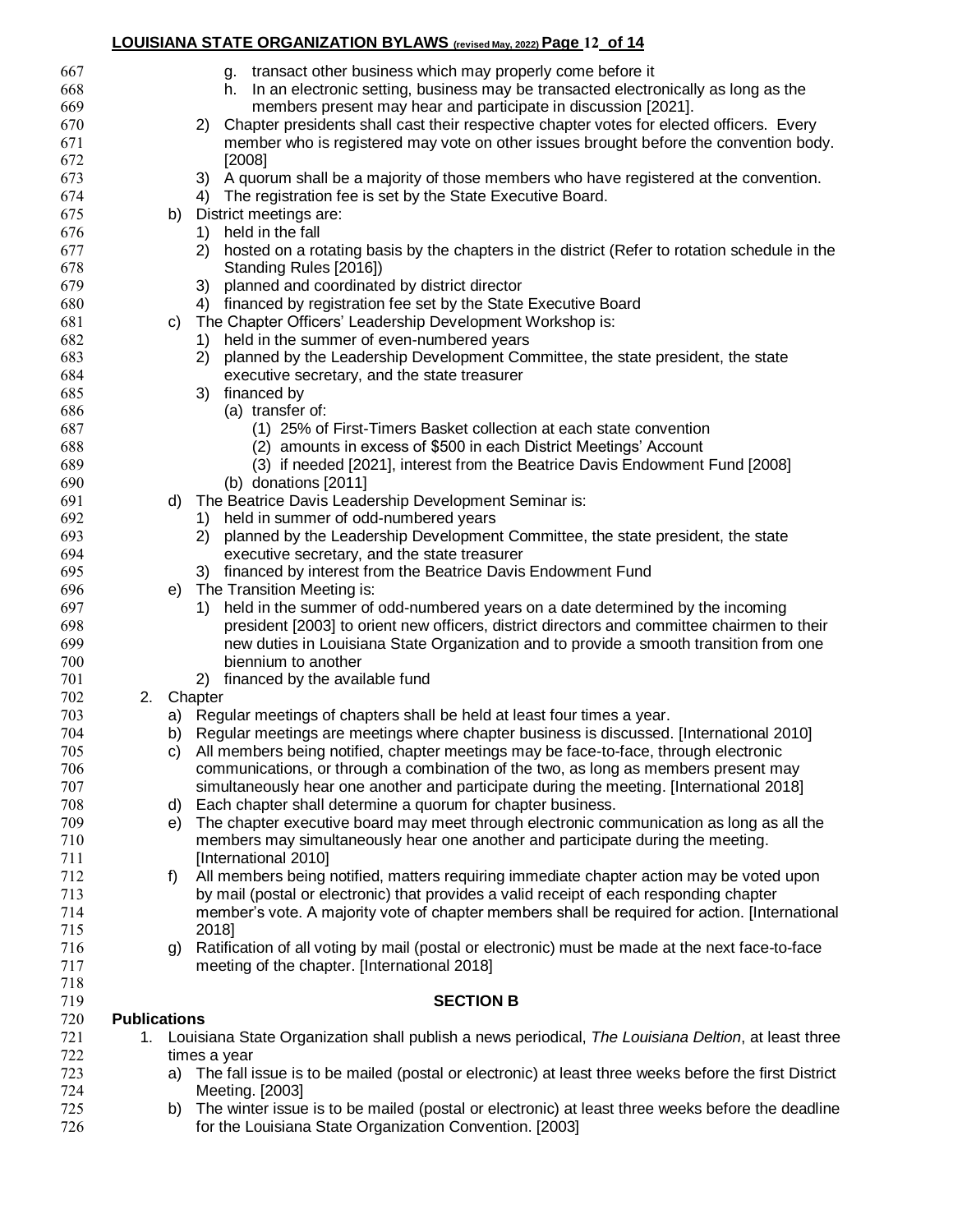| 727<br>728 |    | c) The spring/summer issue is to be mailed (postal or electronic) at least three weeks before the<br>deadline for the Regional Conference or International Convention. [2003]       |
|------------|----|-------------------------------------------------------------------------------------------------------------------------------------------------------------------------------------|
| 729        | 2. | The president shall approve all publications.                                                                                                                                       |
| 730        | 3. | Chapters may publish and circulate bulletins and studies of local interest.                                                                                                         |
| 731        | 4. | State organizations and chapters may use a variety of communications. [International 2010]                                                                                          |
| 732        | 5. | The Society at all levels may establish and maintain various types of electronic communications                                                                                     |
| 733        |    | to facilitate meetings and to communicate with members. [International 2010]                                                                                                        |
| 734        |    |                                                                                                                                                                                     |
| 735        |    |                                                                                                                                                                                     |
| 736        |    |                                                                                                                                                                                     |
| 737        |    | <b>ARTICLE X</b>                                                                                                                                                                    |
| 738        |    | <b>FUNDS</b>                                                                                                                                                                        |
| 739        |    |                                                                                                                                                                                     |
| 740        |    | The funds of Louisiana State Organization shall be known as:                                                                                                                        |
| 741        |    | 1. The Available Fund                                                                                                                                                               |
| 742        |    | This fund shall be the operating fund and shall require a budget.                                                                                                                   |
| 743        |    | 2. The Operating Fund Reserve [name change - 2021]                                                                                                                                  |
| 744        |    | The Finance Committee, with the approval of the Executive Committee, shall annually<br>a)                                                                                           |
| 745        |    | determine the amount to transfer to the Operating Fund Reserve. The amount determined                                                                                               |
| 746        |    | would be up to twenty percent (20%) of the state organization induction fees and annual dues                                                                                        |
| 747        |    | until the total of the Operating Fund Reserve equals one year's operating expenses at which                                                                                         |
| 748        |    | time the State Organization Executive Board may discontinue further allocations [2021].                                                                                             |
| 749        |    | Interest, and investment [2021], income from the Operating Fund Reserve may be allocated<br>b)                                                                                      |
| 750        |    | to the state Available Fund by vote of the State Organization [2021] Executive Board.                                                                                               |
| 751        |    | Expenditures from the Operating Fund Reserve in excess of \$250 shall be authorized by the<br>C)                                                                                    |
| 752        |    | State Organization [2021] Executive Board. Expenditures from the Operating Fund Reserve                                                                                             |
| 753        |    | of \$250 or less shall be approved by the President and the Finance Committee. [2008]                                                                                               |
| 754        | 3. | The Scholarship Fund                                                                                                                                                                |
| 755        |    | The state shall maintain a Scholarship Fund. A chapter may maintain a Scholarship Fund by<br>a)                                                                                     |
| 756        |    | majority vote.                                                                                                                                                                      |
| 757        |    | The state Scholarship Fund shall be derived from:<br>b)                                                                                                                             |
| 758        |    | One hundred percent (100%) of the scholarship fee paid by each chapter that does not<br>1)                                                                                          |
| 759        |    | maintain a chapter scholarship fund or 20% of the scholarship fee paid by each chapter                                                                                              |
| 760        |    | that does maintain a Scholarship Fund. [International 2018]                                                                                                                         |
| 761        |    | 2) monies from such other sources as may be determined by the State Executive Board                                                                                                 |
| 762        |    | The chapter Scholarship Fund<br>C)                                                                                                                                                  |
| 763<br>764 |    | 1) A chapter which votes to maintain a scholarship fund shall retain 80% of the scholarship<br>fee collected from its members and send 20% of the fees collected to the State Fund. |
| 765        |    |                                                                                                                                                                                     |
| 766        |    | The chapter may add to its fund from such other sources as it may determine<br>2) A chapter which does not maintain a scholarship fund shall send to the state treasurer            |
| 767        |    | the full amount of the scholarship fees collected from its members                                                                                                                  |
| 768        |    | Rules governing state scholarships shall be approved by the State Executive Board<br>d) l                                                                                           |
| 769        | 4. | The Beatrice Davis Endowment Fund                                                                                                                                                   |
| 770        |    | a) The fund was established by the Beatrice Davis bequest.                                                                                                                          |
| 771        |    | Interest from the Beatrice Davis Endowment Fund bequest funds the Beatrice Davis<br>b)                                                                                              |
| 772        |    | Leadership Seminar held in the summer of odd-numbered years and, if needed [2021], the                                                                                              |
| 773        |    | Chapter Officers' Leadership Workshop held in the summer of even-numbered years.                                                                                                    |
| 774        | 5. | The Vivian Bourgeois Special Stipend Fund                                                                                                                                           |
| 775        |    | a) The fund was established by the Vivian Bourgeois bequest.                                                                                                                        |
| 776        |    | Interest from the bequest is used to fund special stipends set forth by the Vivian Bourgeois<br>b).                                                                                 |
| 777        |    | Special Stipends Committee.                                                                                                                                                         |
| 778        |    | 6. Wanda Gunn Live and Learn Stipend Award                                                                                                                                          |
| 779        |    | The fund was established by the Wanda Gunn bequest and memorials made specifically to<br>a)                                                                                         |
| 780        |    | her fund.                                                                                                                                                                           |
| 781        |    | Funds from the bequest and memorials are used to fund special stipends set forth by the<br>b).                                                                                      |
| 782        |    | Wanda Gunn Live and Learn Special Stipend Committee. [2014]                                                                                                                         |
| 783        | 7. | The Florence Amy Emergency Fund                                                                                                                                                     |
| 784        |    | The monies for the fund will be collected from the sale of items at state conventions and from<br>a)                                                                                |
| 785        |    | voluntary donations.                                                                                                                                                                |
| 786        |    | Money from the fund will be used to assist members who have sustained major losses from<br>b)                                                                                       |
| 787        |    | floods, tornadoes, hurricanes, or other catastrophic disasters, and other crises.                                                                                                   |

**LOUISIANA STATE ORGANIZATION BYLAWS (revised May, 2022)Page 13 of 14**